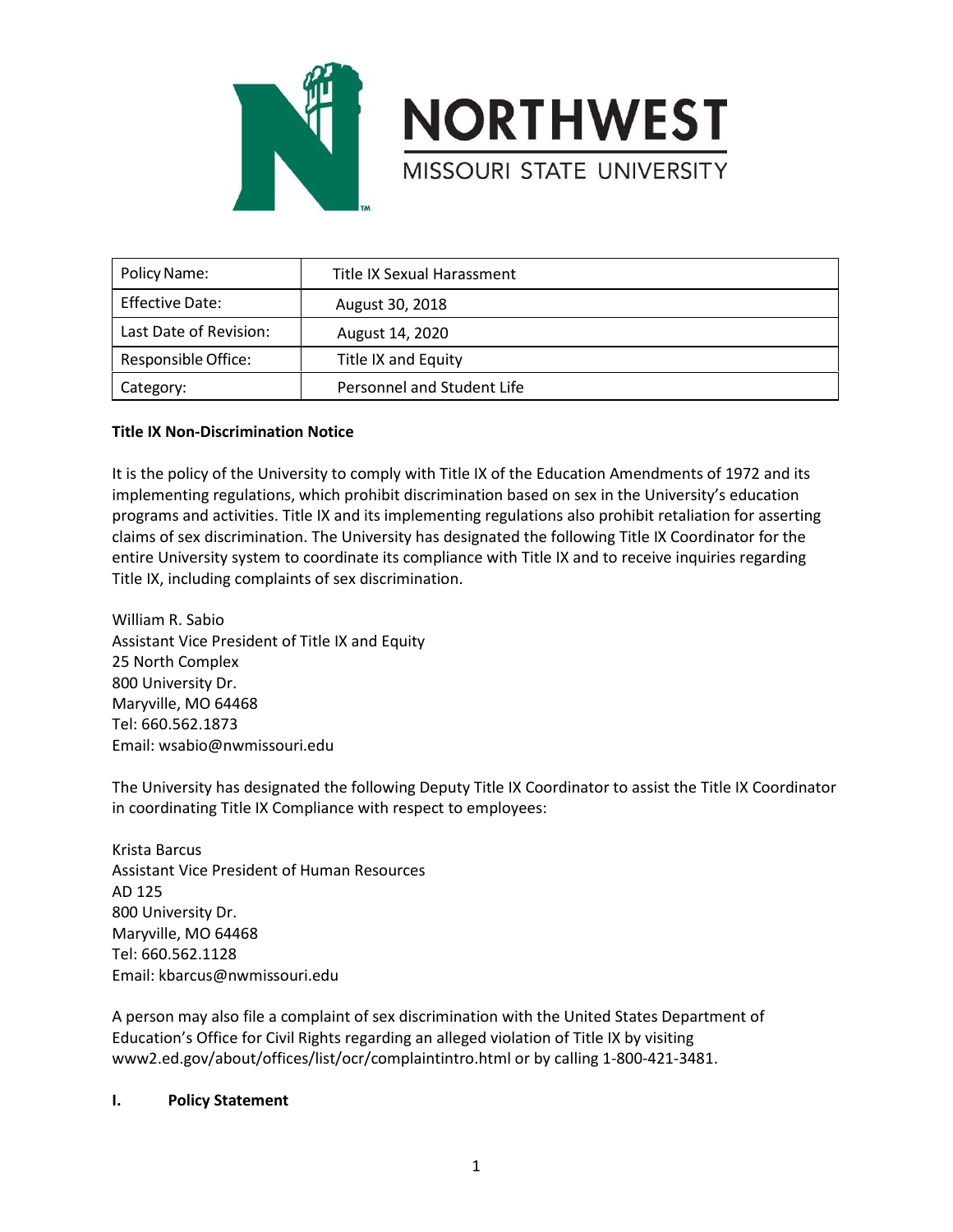Consistent with the University's Title IX Non-Discrimination Notice and the U.S. Department of Education's implementing regulations for Title IX of the Education Amendments of 1972 ("Title IX") (*see* 34 C.F.R. § 106 *et seq.*), the University prohibits Sexual Harassment that occurs within its education programs and activities.

As further defined herein, Sexual Harassment includes Quid Pro Quo Sexual Harassment, Hostile Environment Sexual Harassment, Sexual Assault, Domestic Violence, Dating Violence, and Stalking.

Administrators, faculty members, staff, students, contractors, guests, and other members of the University community who commit Sexual Harassment are subject to the full range of University discipline including verbal reprimand; written reprimand; mandatory training, coaching, or counseling; mandatory monitoring; partial or full probation; partial or full suspension; fines; permanent separation from the institution (i.e., termination or dismissal); physical restriction from University property; cancellation of contracts; and any combination of the same.

The University will provide persons who have experienced Sexual Harassment ongoing remedies as reasonably necessary to restore or preserve access to the University's education programs and activities.

### **II. Scope**

This policy applies to Sexual Harassment that occurs within the University's Education Programs and Activities and that is committed by an administrator, faculty member, staff, student, contractor, guest, or other member of the University community.

This policy does not apply to Sexual Harassment that occurs off-campus, in a private setting, and outside the scope of the University's Education Programs and Activities; such sexual misconduct may be prohibited by the Student Code of Conduct, the Faculty Handbook, or other University policies and standards.

Consistent with the U.S. Department of Education's implementing regulations for Title IX, this policy does not apply to Sexual Harassment that occurs outside the geographic boundaries of the United States, even if the Sexual Harassment occurs in the University's Education Programs and Activities, such as a study abroad program. Sexual Harassment that occurs outside the geographic boundaries of the United States may be governed by the Student Code of Conduct, the Faculty Handbook, or other University policies and standards.

#### **III. Definitions**

- **A.** "Sexual Harassment" is conduct on the basis of sex that constitutes Quid Pro Quo Sexual Harassment, Hostile Environment Sexual Harassment, Sexual Assault, Domestic Violence, Dating Violence, or Stalking.
- **B.** "Quid Pro Quo Sexual Harassment" is an employee of the University conditioning the provision of an aid, benefit, or service of the University on an individual's participation in unwelcome sexual contact.
- **C.** "Hostile Environment Sexual Harassment" is unwelcome conduct determined by a reasonable person to be so severe, pervasive, and objectively offensive that it effectively denies a person access to the University's education programs and activities.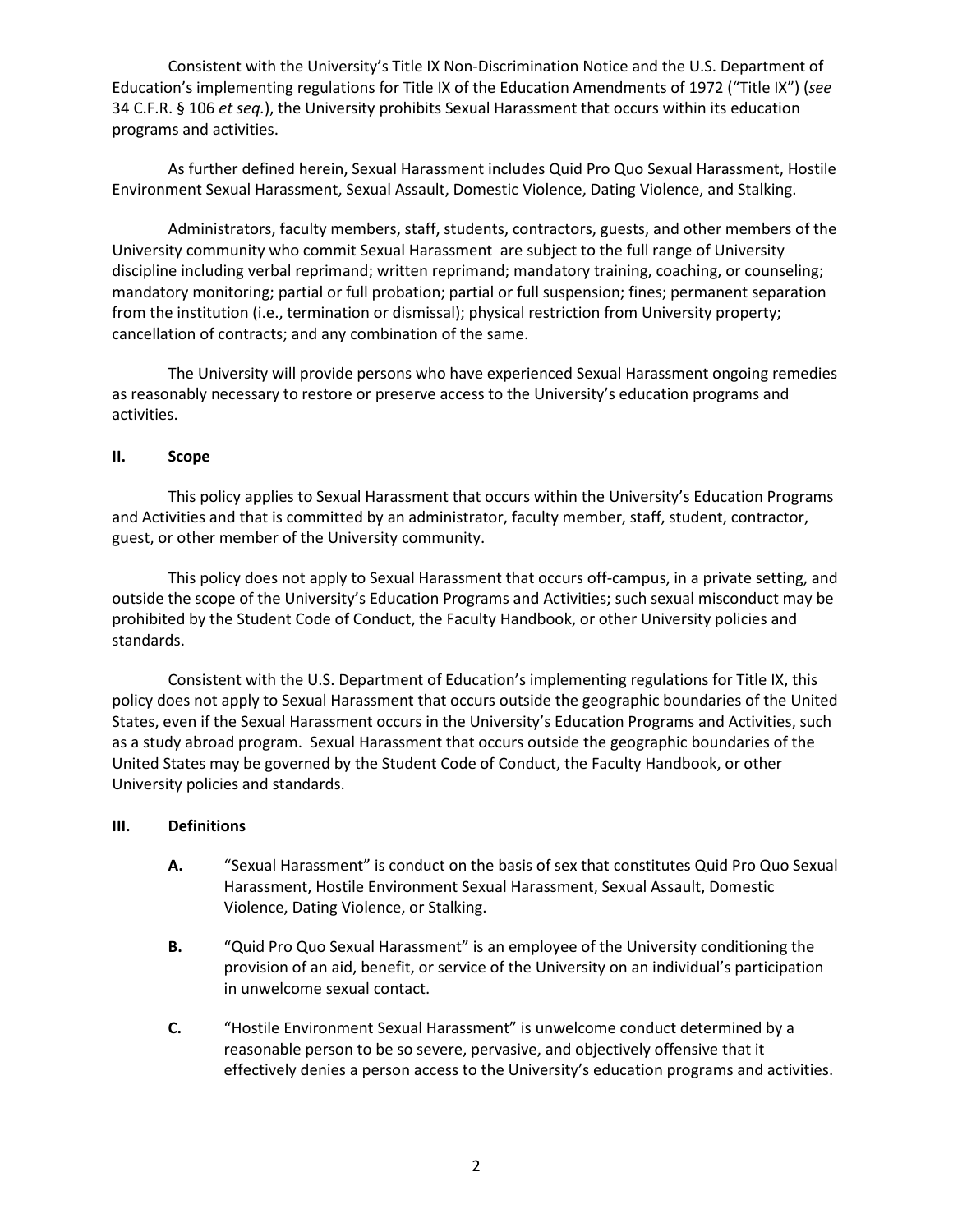- **D.** "Sexual Assault" includes the sex offenses of Rape, Sodomy, Sexual Assault with an Object, Fondling, Incest, and Statutory Rape. $1$ 
	- 1. "Rape" is the carnal knowledge of a person, without the consent of the victim, including instances where the victim is incapable of giving consent because of his/her age or because of his/her temporary or permanent mental or physical incapacity. There is "carnal knowledge" if there is the slightest penetration of the vagina or penis by the sex organ of the other person. Attempted Rape is included.
	- 2. "Sodomy" is oral or anal sexual intercourse with another person, without the consent of the victim, including instances where the victim is incapable of giving consent because of his/her age or because of his/her temporary or permanent mental or physical incapacity.
	- 3. "Sexual Assault with an Object" is using an object or instrument to unlawfully penetrate, however slightly, the genital or anal opening of the body of another person, without the consent of the victim, including instances where the victim is incapable of giving consent because of his/her age or because of his/her temporary or permanent mental or physical incapacity. An "object" or "instrument" is anything used by the offender other than the offender's genitalia.
	- 4. "Fondling" is the touching of the private body parts of another person for the purpose of sexual gratification, without the consent of the victim, including instances where the victim is incapable of giving consent because of his/her age or because of his/her temporary or permanent mental or physical incapacity.
	- 5. "Incest" is sexual intercourse between persons who are related to each other within the degrees wherein marriage is prohibited by Missouri law.
	- 6. "Statutory Rape" is sexual intercourse with a person who is under the statutory age of consent as defined by Missouri law.
- **E.** "Domestic Violence" is felony or misdemeanor crimes of violence committed by a current or former spouse or intimate partner of the victim, by a person with whom the victim shares a child in common, by a person who is cohabitating with or has cohabitated with the victim as a spouse or intimate partner, by a person similarly situated to a spouse of the victim under the domestic or family violence laws of Missouri, or by any other person against an adult or youth victim who is protected from that person's acts under the domestic or family violence laws of Missouri.
- **F.** "Dating Violence" is violence committed by a person
	- 1. Who is or has been in a social relationship of a romantic or intimate nature with the victim; and

<span id="page-2-0"></span><sup>1</sup> The University's definition of "Sexual Assault" is mandated by federal regulations implementing Title IX of the Education Amendments of 1972. Those regulations require the University to adopt a definition of "Sexual Assault" that incorporates various forcible and non-forcible sex crimes as defined by the FBI's Uniform Crime Reporting System. See 34 C.F.R. § 106.30(a).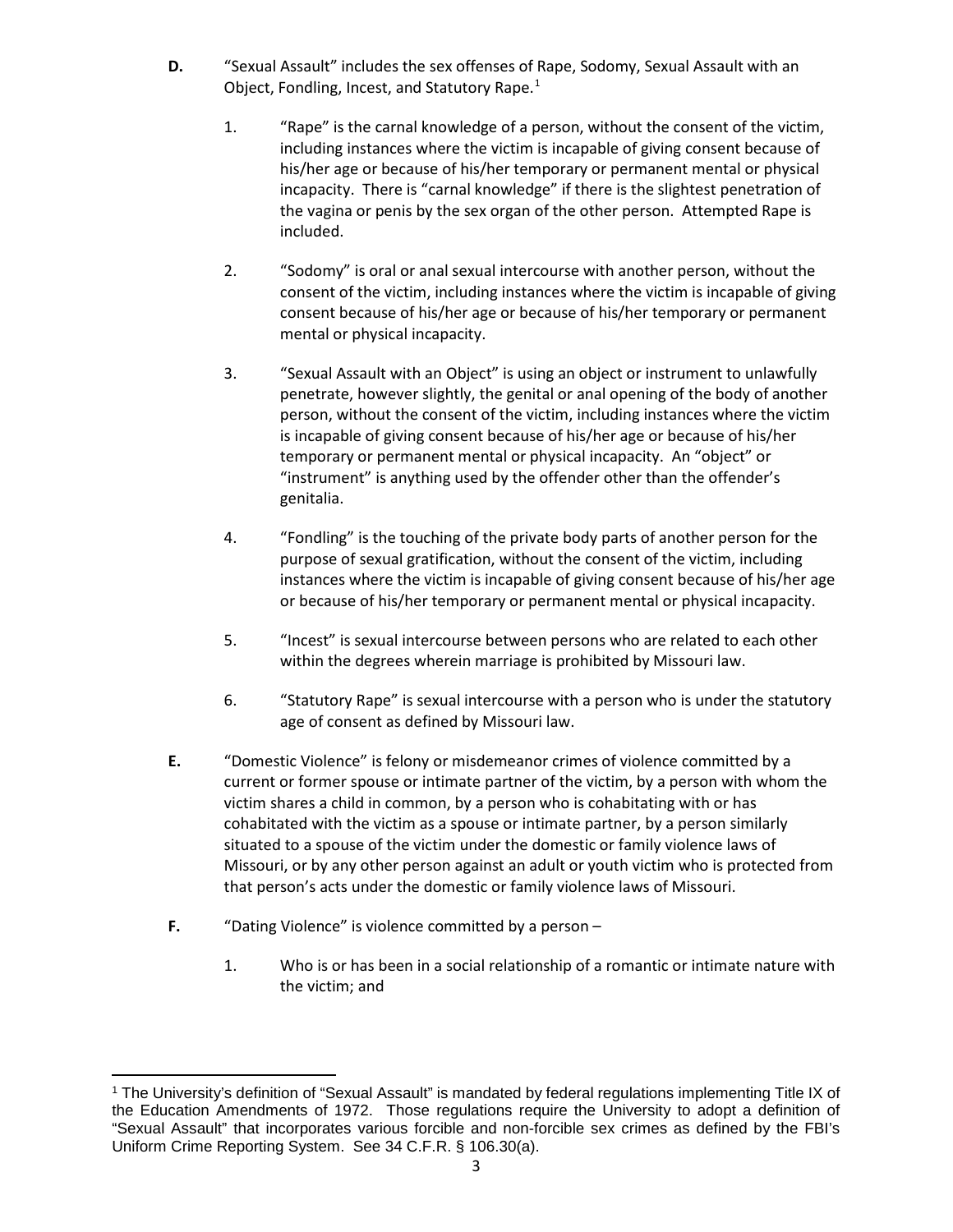- 2. Where the existence of such a relationship will be determined based on a consideration of the following factors:
	- The length of the relationship;
	- The type of relationship; and
	- The frequency of interaction between the persons involved in the relationship.
- **G.** "Stalking" is engaging in a course of conduct directed at a specific person that would cause a reasonable person to:
	- Fear for their safety or the safety of others; or
	- Suffer substantial emotional distress.
- **H.** "Consent" refers to affirmative words or affirmative actions that a reasonable person in the perspective of the Respondent would understand as agreement to engage in the sexual conduct at issue. A person who is incapacitated is not capable of giving Consent.
- **I.** "Incapacitated" refers to the state where a person does not appreciate the nature or fact of sexual activity due to the effect of drugs or alcohol consumption, medical condition or disability, or due to a state of unconsciousness or sleep.
- **J.** "Retaliation" is intimidation, threats, coercion, or discrimination against any individual for the purpose of interfering with any right or privilege secured by Title IX and its implementing regulations or because an individual has made a report or complaint, testified, assisted, or participated or refused to participate in any manner in an investigation, proceeding, or hearing under this policy.
- **K.** "Complainant" means an individual who is alleged to be the victim of conduct that could constitute Sexual Harassment.
- **L.** "Respondent" means an individual who has been reported to be the perpetrator of conduct that could constitute Sexual Harassment.
- **M.** "Formal Complaint" means a document filed by a Complainant or signed by the Title IX Coordinator alleging Sexual Harassment against a Respondent and requesting that the University investigate the allegation of Sexual Harassment in accordance with this policy. At the time of filing a Formal Complaint, a Complainant must be participating in or attempting to participate in the University's education programs and activities. A "document filed by a Complainant" means a document or electronic submission (such as an email) that contains the Complainant's physical or electronic signature or otherwise indicates that the Complainant is the person filing the Complaint.
- **N.** "Supportive Measures" are non-disciplinary, non-punitive individualized services offered, as appropriate, and reasonably available, and without fee or charge, that are designed to restore or preserve equal access to the University's Education Programs and Activities without unreasonably burdening another party, including measures designed to protect the safety of all parties implicated by a report or the University's education environment, or to deter Sexual Harassment. Supportive measures may include: counseling, extensions of academic or other deadlines, course-related adjustments,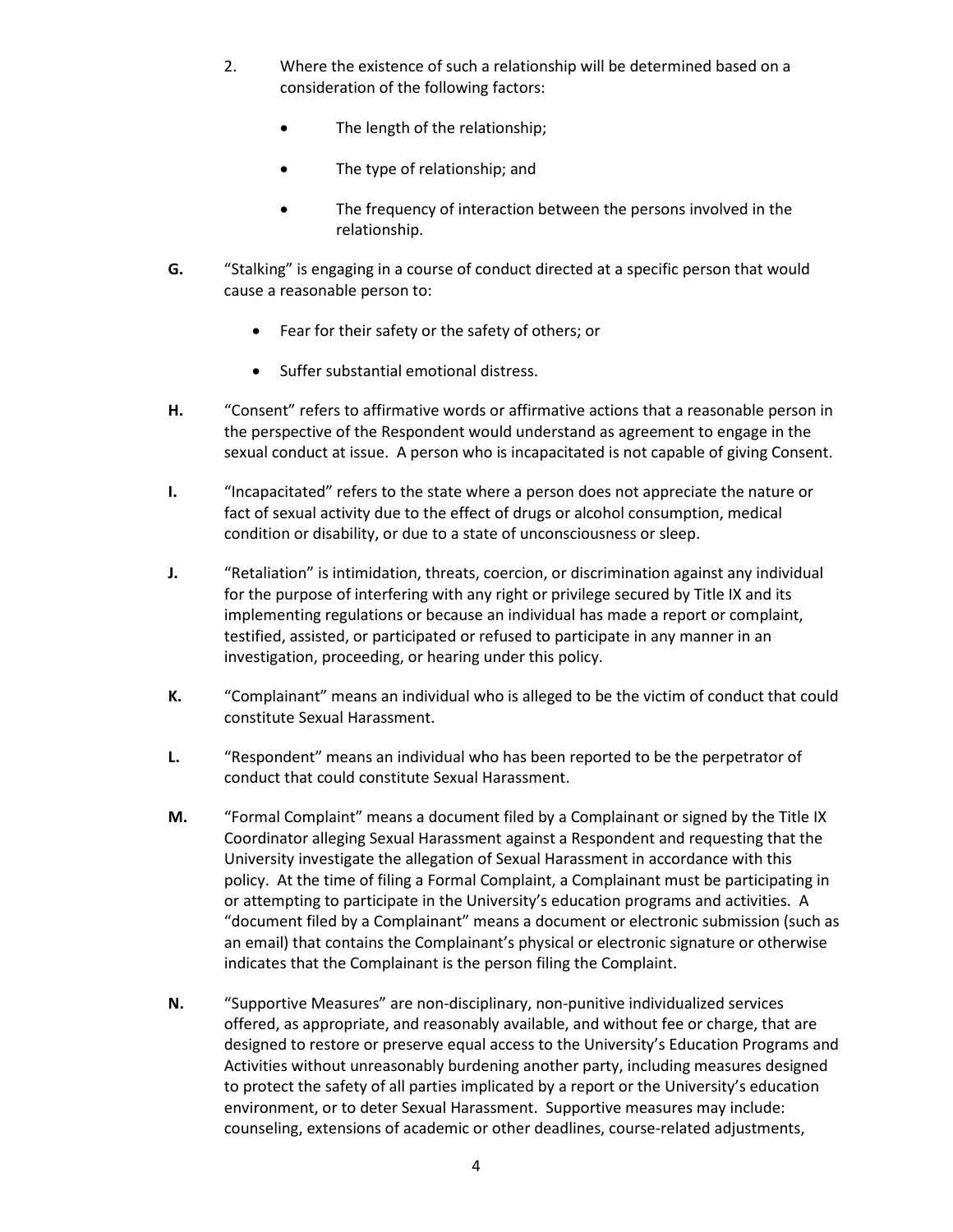modifications to work or class schedules, campus escort services, changes in work or housing locations, leaves of absence, increased security and monitoring of certain areas of campus, and other similar measures. Supportive Measures may also include mutual restrictions on contact between the parties implicated by a report.

**O.** "Education Programs and Activities" refers to all the operations of the University, including, but not limited to, in-person and online educational instruction, employment, research activities, extracurricular activities, athletics, residence life, dining services, performances, and community engagement and outreach programs. The term applies to all activity that occurs on campus or on other property owned or occupied by the University. It also includes off-campus locations, events, or circumstances over which the University exercises substantial control over the Respondent and the context in which the Sexual Harassment occurs, including Sexual Harassment occurring in any building owned or controlled by a student organization that is officially recognized by the University.

## **IV. Understanding Hostile Environment Sexual Harassment**

In determining whether a hostile environment exists, the University will consider the totality of circumstances, including factors such as the actual impact the conduct has had on the Complainant; the nature and severity of the conduct at issue; the frequency and duration of the conduct; the relationship between the parties (including accounting for whether one individual has power or authority over the other); the respective ages of the parties; the context in which the conduct occurred; and the number of persons affected. The University will evaluate the totality of circumstances from the perspective of a reasonable person in the Complainant's position. A person's adverse subjective reaction to conduct is not sufficient, in and of itself, to establish the existence of a hostile environment.

The University encourages persons to report any and all instances of Sexual Harassment, even if they are unsure whether the conduct rises to the level of a policy violation.

Some examples of conduct that may constitute Hostile Environment Sexual Harassment if unwelcome include, but are not limited to:

- Unreasonable pressure for a dating, romantic, or intimate relationship
- Pressure for sexual activity
- Unnecessary references to parts of the body
- Sexual innuendos or sexual humor
- Obscene gestures
- Sexual graffiti, pictures, or posters
- Sexually explicit profanity
- Asking about, or telling about, sexual fantasies
- E-mail and Internet use that violates this policy
- Insulting, demeaning, or degrading another person based on gender or gender stereotypes

## **V. Understanding Consent and Incapacitation**

Lack of Consent is a critical factor in determining whether Sexual Assault has occurred. Consent is informed, freely given, and mutually understood. If coercion, intimidation, threats, and/or physical force are used, there is no Consent. Consent to one form of sexual activity does not imply consent to other forms of sexual activity. Consent can be withdrawn. A person who initially consents to sexual activity is deemed not to have consented to any sexual activity that occurs after he or she withdraws consent.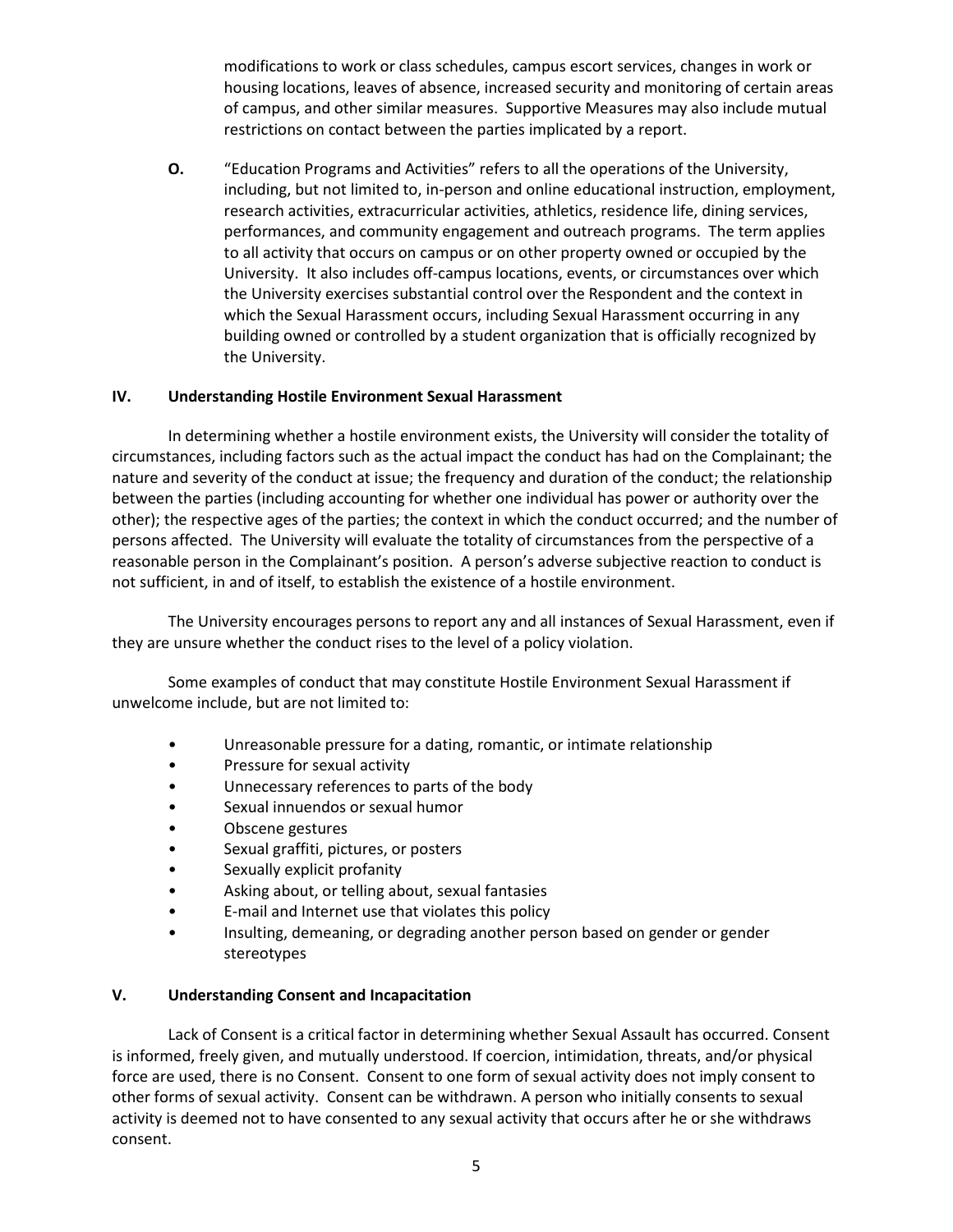A person who is incapacitated is not capable of giving Consent. Incapacitation may result from the use of alcohol and/or other drugs; however, the mere consumption of some alcohol or some amount of drugs is not necessarily sufficient to establish Incapacitation. The impact of alcohol or drugs varies from person to person, and evaluating Incapacitation requires an assessment of how consumption of alcohol and/or drugs impacts an individual's:

- Decision-making ability
- Awareness of consequences
- Ability to make informed judgments
- Capacity to appreciate the nature of circumstances of the act.

No single factor is determinative of Incapacitation. Some common signs that someone may be incapacitated include slurred speech, confusion, shaky balance, stumbling or falling down, vomiting, and unconsciousness.

## **VI. Reporting Sexual Harassment**

Any person may report Sexual Harassment to the Title IX Coordinator. Reports may be made in person, by regular mail, telephone, electronic mail, or by any other means that results in the Title IX Coordinator receiving the person's verbal or written report. In-person reports must be made during normal business hours, but reports can be made by regular mail, telephone, online form, or electronic mail at any time, including outside normal business hours.

The name and contact information for the Title IX Coordinator is:

William R. Sabio Assistant Vice President of Title IX and Equity 25 North Complex Floor 800 University Dr. Maryville, MO 64468 Tel: 660.562.1873 Email: wsabio@nwmissouri.edu

The name and contact information for the Deputy Title IX Coordinator for employees is:

Krista Barcus Assistant Vice President of Human Resources AD 125 800 University Dr. Maryville, MO 64468 Tel: 660.562.1128 Email: kbarcus@nwmissouri.edu

In addition to reporting to the Title IX Coordinator, any person may report Sexual Harassment to any University employee with managerial authority over other employees, including leadership team members, deans, department heads, unit supervisors, and other managers (collectively "Reporting Officials") who must promptly forward such report of Sexual Harassment to the Title IX Coordinator.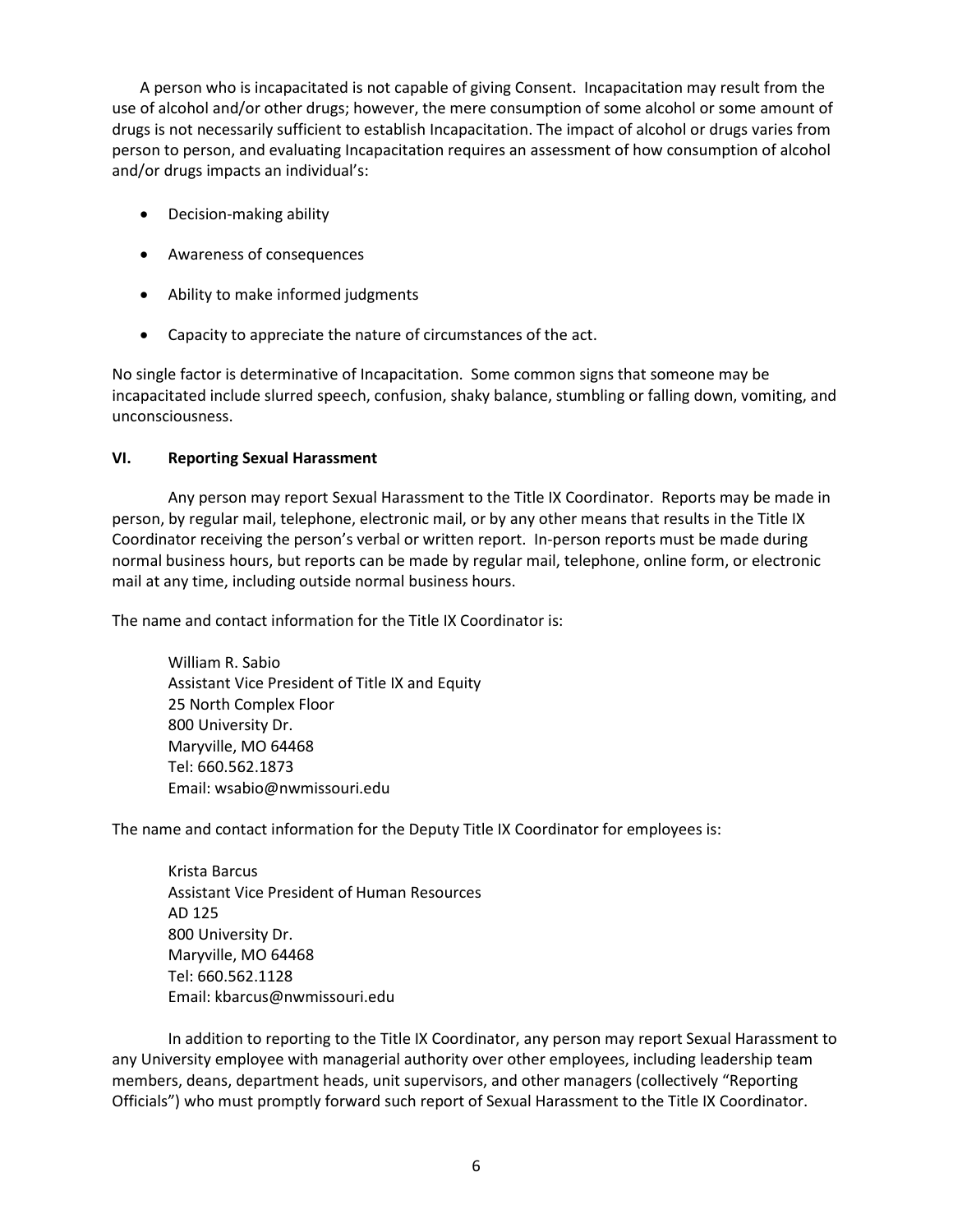Although not designated by the University to receive reports, other employees who are not Reporting Officials are required by the University to forward reports of Sexual Harassment to the Title IX Coordinator, should they receive one.

# **VII. Special Guidance Concerning Complaints of Sexual Assault, Domestic Assault, Dating Violence, or Stalking**

If you believe you are the victim of Sexual Assault, Domestic Violence, or Dating Violence, get to safety and do everything possible to preserve evidence by making certain that the crime scene is not disturbed. Preservation of evidence may be necessary for proof of the crime or in obtaining a protection order. For those who believe that they are victims of Sexual Assault, Domestic Violence, or Dating Violence, the University recommends the following:

- Get to a safe place as soon as possible.
- Contact law enforcement by calling 911 or University police at 660-562-1254.
- Contact a trusted person, such as a friend or family member for support.

It is also important to take steps to preserve evidence in cases of Stalking, the extent such evidence exists. In cases of stalking, evidence is more likely to be in the form of letters, emails, text messages, etc. rather than evidence of physical contact and violence.

Once a report of Sexual Assault, Domestic Violence, Dating Violence, or Stalking is made, the victim has several options such as, but not limited to:

- obtaining Supportive Measures
- contacting parents or a relative
- seeking legal advice
- seeking personal counseling (always recommended)
- pursuing legal action against the perpetrator
- pursing disciplinary action
- requesting that no further action be taken

Any person who wishes to make a complaint of conduct that also constitutes a crime—including Sexual Assault, Domestic Violence, Dating Violence, or Stalking—is encouraged to make a complaint with the University Police Department (Tel: 660.562.1254) or local law enforcement. If requested, the University will assist a person in notifying the appropriate law enforcement authorities. In the event of an emergency, please contact 911. A victim may decline to notify such authorities.

## **VIII. Constitutional Rights and Academic Freedom**

The University will construe and apply this policy consistent with the First Amendment to the U.S. Constitution and the principles of academic freedom specified in the Faculty Handbook. In no case will a Respondent be found to have committed Sexual Harassment based on expressive conduct that is protected by the First Amendment and/or the principles of academic freedom specified in the Faculty Handbook.

## **IX. Preliminary Assessment**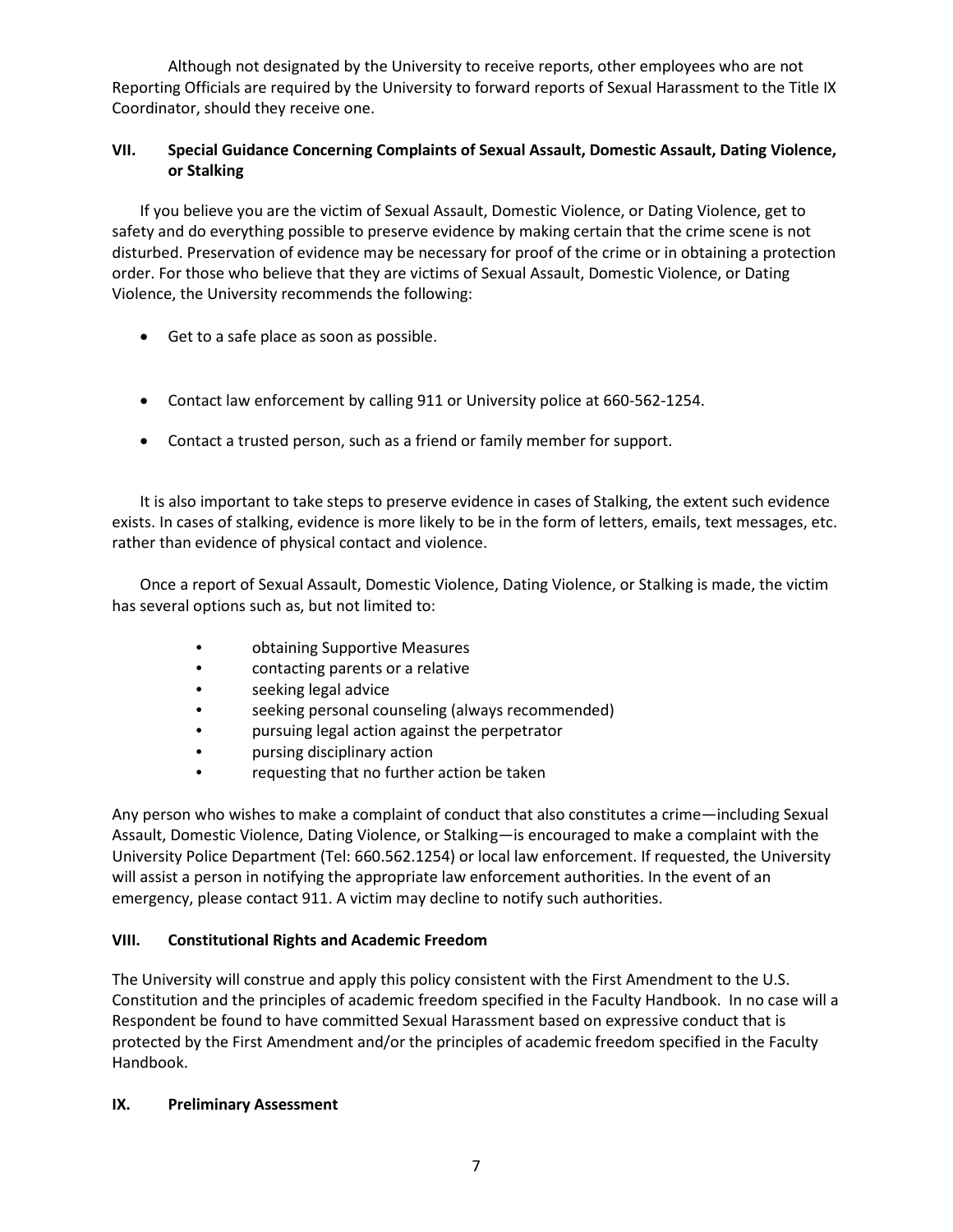After receiving a report made pursuant to Section VI, the Title IX Coordinator will conduct a preliminary assessment to determine:

- Whether the conduct, as reported, falls or could fall within the scope of the policy specified in Section II; and
- Whether the conduct, as reported, constitutes or could constitute Sexual Harassment.

If the Title IX Coordinator determines that the conduct reported could not fall within the scope of the policy, and/or could not constitute Sexual Harassment, even if investigated, the Title Coordinator will close the matter and may notify the reporting party if doing so is consistent with the Family Educational Rights and Privacy Act ("FERPA"). The Title IX Coordinator may refer the report to other University offices, as appropriate.

If the Title IX Coordinator determines that the conduct reported could fall within the scope of the policy, and/or could constitute Sexual Harassment, if investigated, the Title IX Coordinator will proceed to contact the Complainant as specified in Section XI.

As part of the preliminary assessment, the Title IX Coordinator may take investigative steps to determine the identity of the Complainant, if such identity is not apparent from the report.

## **X. Contacting the Complainant**

If a report is not closed as a result of the preliminary assessment specified in Section IX and the Complainant's identity is known, the Title IX Coordinator will promptly contact the Complainant to discuss the availability of Supportive Measures specified in Section XI to discuss and consider the Complainant's wishes with respect to such Supportive Measures; to inform the Complainant of the availability of such Supportive Measures with or without filing a Formal Complaint; and to explain the process for filing and pursuing a Formal Complaint. The Complainant will also be provided options for filing complaints with the local police and information about resources that are available on campus and in the community.

### **XI. Supportive Measures**

If a report is not closed as a result of the preliminary assessment specified in Section IX, the University will offer and make available Supportive Measures to the Complainant regardless of whether the Complainant elects to file a Formal Complaint.

Contemporaneously with the Respondent being notified of a Formal Complaint, the Title IX Coordinator will notify the Respondent of the availability of Supportive Measures for the Respondent, and the University will offer and make available Supportive Measures to the Respondent in the same manner in which it offers and makes them available to the Complainant. The University will also offer and make available Supportive Measures to the Respondent prior to the Respondent being notified of a Formal Complaint, if the Respondent requests such measures.

The University will maintain the confidentiality of Supportive Measures provided to either a Complainant or Respondent, to the extent that maintaining such confidentiality does not impair the University's ability to provide the Supportive Measures in question.

## **XII. Interim Removal**

At any time after receiving a report of Sexual Harassment, the Title IX Coordinator may remove a student Respondent from the University's education programs and activities on a temporary basis if an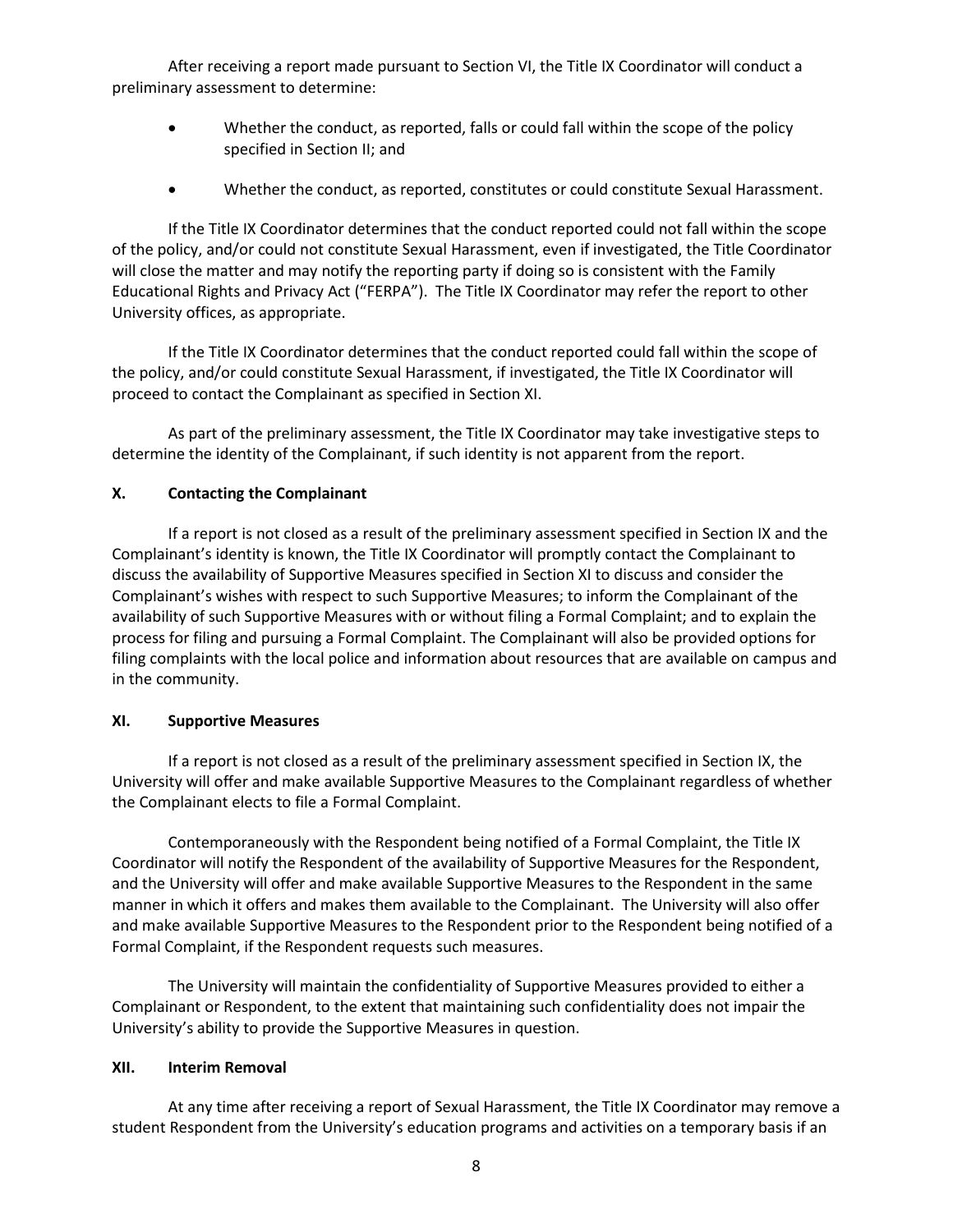individualized safety and risk analysis determines that an immediate threat to the physical health or safety of any student or other individual arising from the allegations of Sexual Harassment justifies removal. In the event the Title IX Coordinator imposes an interim removal, the Title IX Coordinator must offer to meet with the Respondent within twenty-four hours and provide the Respondent an opportunity to challenge the interim removal.

In the case of a Respondent who is a non-student employee (administrator, faculty, or staff), and in its discretion, the University may place the Respondent on administrative leave at any time after receiving a report of Sexual Harassment, including during the pendency of the investigation and adjudication process specified in Sections XVII and XIX.

For all other Respondents, including independent contractors and guests, the University retains broad discretion to prohibit such persons from entering onto its campus and other properties at any time, and for any reason, whether after receiving a report of Sexual Harassment or otherwise.

#### **XIII. Formal Complaint**

A Complainant may file a Formal Complaint with the Title IX Coordinator requesting that the University investigate and adjudicate a report of Sexual Harassment in accordance with the provisions of Sections XVII and XIX. Provided, however, that at the time the Complainant submits a Formal Complaint, the Complainant must be participating in, or attempting to participate in, one or more of the University's education programs or activities.

A Complainant may file a Formal Complaint with the Title IX Coordinator in person, by regular mail, online form, or by email using the contact information specified in Section VI above.

In any case, including a case where a Complainant elects not to file a Formal Complaint, the Title IX Coordinator may file a Formal Complaint on behalf of the University if doing so is not clearly unreasonable. Such action will normally be taken in limited circumstances involving serious or repeated conduct or where the alleged perpetrator may pose a continuing threat to the University Community. Factors the Title IX Coordinator may consider include (but are not limited to): (a) was a weapon involved in the incident; (b) were multiple assailants involved in the incident; (c) is the accused a repeat offender; and (d) does the incident create a risk of occurring again.

If the Complainant or the Title IX Coordinator files a Formal Complaint, then the University will commence an investigation as specified in Section XVII and proceed to adjudicate the matter as specified in XIX. In all cases where a Formal Complaint is filed, the Complainant will be afforded the rights of a party, irrespective of the Complainant's level of participation.

In a case where the Title IX Coordinator files a Formal Complaint, the Title IX Coordinator will not act as a Complainant or otherwise as a party for purposes of the investigation and adjudication processes.

## **XIV. Consolidation of Formal Complaints**

The University may consolidate Formal Complaints as to allegations of Sexual Harassment against more than one Respondent, or by more than one Complainant against one or more Respondents, or by one party against the other party, where the allegations of Sexual Harassment arise out of the same facts or circumstances. Where the investigation and adjudication process involve more than one Complainant or more than one Respondent, references in this policy to the singular "party," "Complainant," or "Respondent" include the plural, as applicable. A Formal Complaint of Retaliation may be consolidated with a Formal Complaint of Sexual Harassment.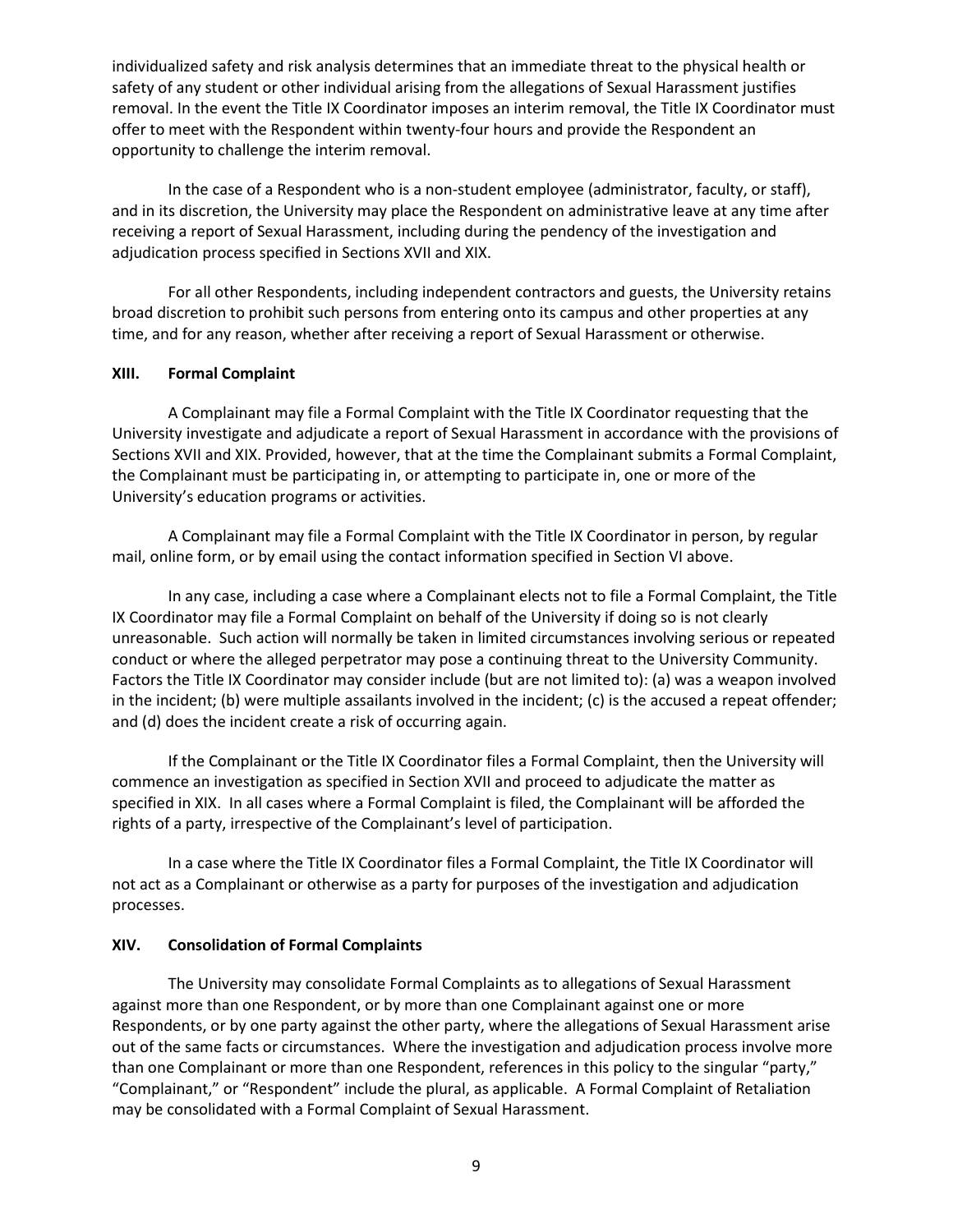## **XV. Dismissal Prior to Commencement of Investigation**

In a case where the Complainant files a Formal Complaint, the Title IX Coordinator will evaluate the Formal Complaint and must dismiss it if the Title IX Coordinator determines:

- The conduct alleged in the Formal Complaint would not constitute Sexual Harassment, even if proved; or
- The conduct alleged in the Formal Complaint falls outside the scope of the policy specified in Section II (i.e., because the alleged conduct did not occur in the University's Education Programs and Activities and/or the alleged conduct occurred outside the geographic boundaries of the United States).

In the event the Title IX Coordinator determines the Formal Complaint should be dismissed pursuant to this Section XI, the Title IX Coordinator will provide written notice of dismissal to the parties and advise them of their right to appeal as specified in Section XXI. The Title IX Coordinator may refer the subject matter of the Formal Complaint to other University offices, as appropriate.

## **XVI. Notice of Formal Complaint**

Within five (5) days of the Title IX Coordinator receiving a Formal Complaint, the Title IX Coordinator will transmit a written notice to the Complainant and Respondent that includes:

- A physical copy of this policy or a hyperlink to this policy;
- Sufficient details known at the time so that the parties may prepare for an initial interview with the investigator, to include the identities of the parties involved in the incident (if known), the conduct allegedly constituting Sexual Harassment, and the date and location of the alleged incident (if known);
- A statement that the Respondent is presumed not responsible for the alleged Sexual Harassment and that a determination of responsibility will not be made until the conclusion of the adjudication and any appeal;
- Notifying the Complainant and Respondent of their right to be accompanied by an advisor of their choice, as specified in Section XVII.C.
- Notifying the Complainant and Respondent of their right to inspect and review evidence as specified in Section XVII.E.
- Notifying the Complainant and Respondent of the University's prohibitions on retaliation and false statements specified in Sections XXVII and XXVIII.
- Information about resources that are available on campus and in the community.

Should the University elect, at any point, to investigate allegations that are materially beyond the scope of the initial written notice, the University will provide a supplemental written notice describing the additional allegations to be investigated.

## **XVII. Investigation**

## **A. Commencement and Timing**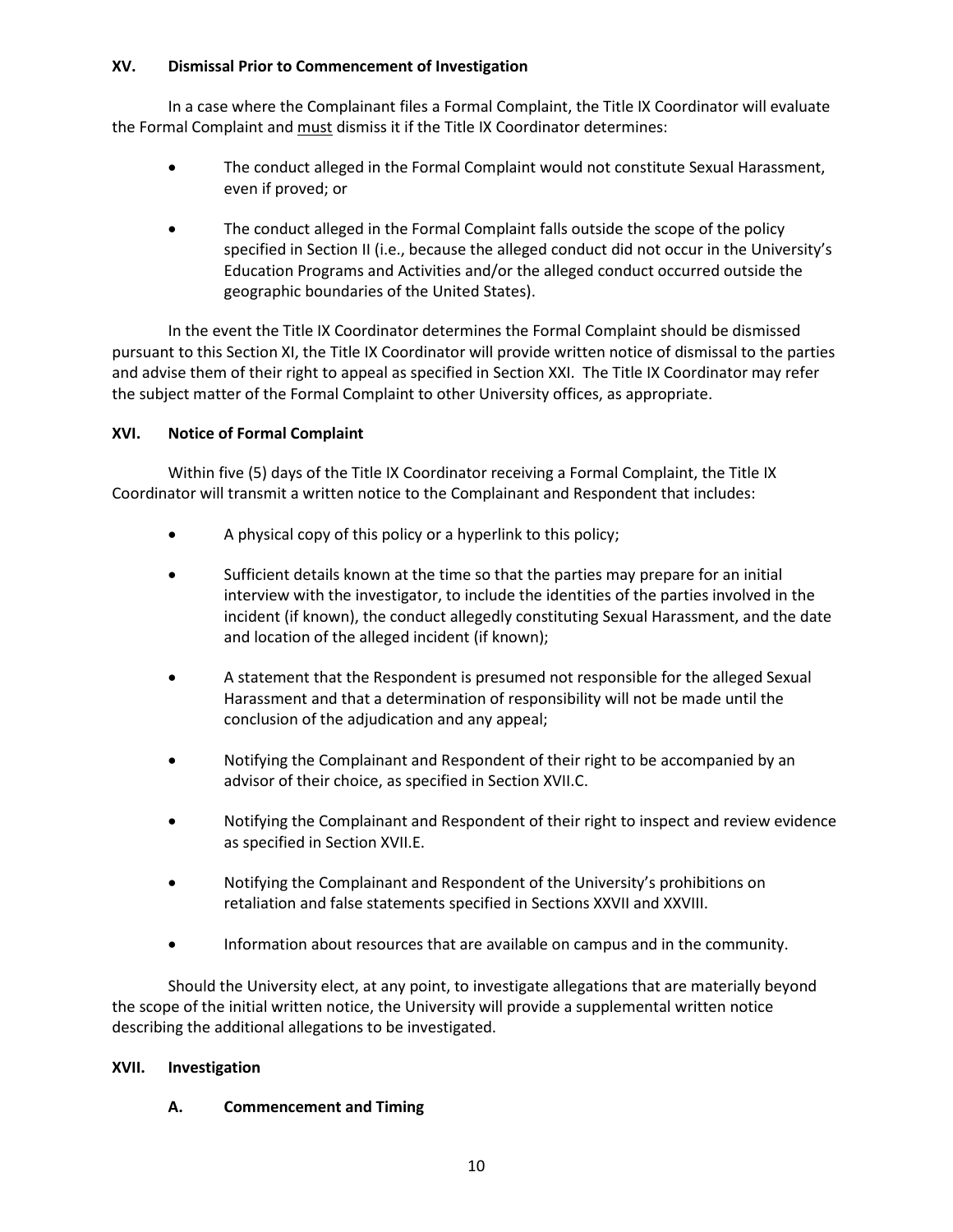After the written notice of Formal Complaint is transmitted to the parties, an investigator selected by the Title IX Coordinator will undertake an investigation to gather evidence relevant to the alleged misconduct, including inculpatory and exculpatory evidence. The burden of gathering evidence sufficient to reach a determination in the adjudication lies with the University and not with the parties. The investigation will culminate in a written investigation report, specified in Section XVII.F, that will be submitted to the adjudicator during the selected adjudication process. Although the length of each investigation may vary depending on the totality of the circumstances, the University strives to complete each investigation within thirty (30) to forty-five (45) days of the transmittal of the written notice of Formal Complaint.

# **B. The Content of the Investigation and Equal Opportunity**

During the investigation, the investigator will provide an equal opportunity for the parties to be interviewed, to present witnesses (including fact and expert witnesses), and to present other inculpatory and exculpatory evidence. Notwithstanding the foregoing, the investigator retains discretion to limit the number of witness interviews the investigator conducts if the investigator finds that testimony would be unreasonably cumulative, if the witnesses are offered solely as character references and do not have information relevant to the allegations at issue, or if the witnesses are offered to render testimony that is categorically inadmissible, such as testimony concerning sexual history of the Complainant, as specified in Section XVIII. The investigator will not restrict the ability of the parties to gather and present relevant evidence on their own.

The investigation is a party's opportunity to present testimonial and other evidence that the party believes is relevant to resolution of the allegations in the Formal Complaint. A party that is aware of and has a reasonable opportunity to present particular evidence and/or identify particular witnesses during the investigation, and elects not to, will be prohibited from introducing any such evidence during the adjudication absent a showing of mistake, inadvertence, surprise, or excusable neglect.

# **C. Advisor of Choice**

From the point a Formal Complaint is made, and until an investigation, adjudication, and appeal are complete, the Complainant and Respondent will have the right to be accompanied by an advisor of their choice to all meetings, interviews, and hearings that are part of the investigation, adjudication, and appeal process. The advisor may be, but is not required to be, an attorney.

Except for the questioning of witnesses during the hearing specified in Section XIX.A the advisor will play a passive role and is not permitted to communicate on behalf of a party, insist that communication flow through the advisor, or communicate with the University about the matter without the party being included in the communication. In the event a party's advisor of choice engages in material violation of the parameters specified in this Section XVII.C the University may preclude the advisor from further participation, in which case the party may select a new advisor of their choice.

In the event a party is not able to secure an advisor to attend the hearing specified in Section XIX.A, and requests the University to provide an advisor, the University will provide the party an advisor, without fee or charge, who will conduct questioning on behalf of the party at the hearing. The University will have sole discretion to select the advisor it provides. The advisor the University provides may be, but is not required to be, an attorney.

The University is not required to provide a party with an advisor in any circumstance except where the party does not have an advisor present at the hearing specified in Section XIX.A and requests that the University provide an advisor.

## **D. Documentation of Investigation**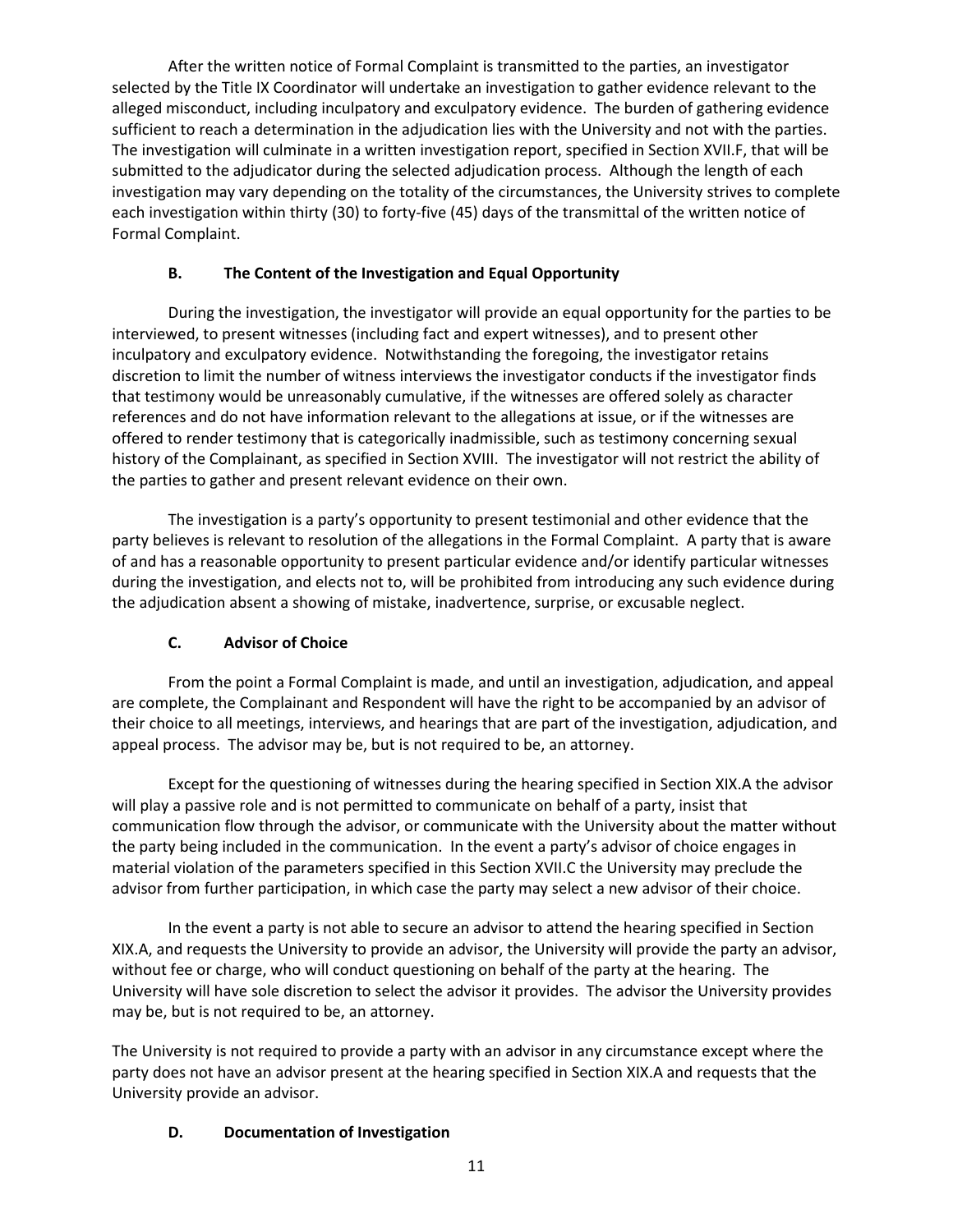The investigator will take reasonable steps to ensure the investigation is documented. Interviews of the parties and witnesses may be documented by the investigator's notes, audio recorded, video recorded, or transcribed. The particular method utilized to record the interviews of parties and witnesses will determined by the investigator in the investigator's sole discretion, although whatever method is chosen shall be used consistently throughout a particular investigation.

# **E. Access to the Evidence**

At the conclusion of the evidence-gathering phase of the investigation, but prior to the completion of the investigation report, the Investigating Officer will transmit to each party and their advisor, in either electronic or hard copy form, all evidence obtained as part of the investigation that is directly related to the allegations raised in the Formal Complaint, including evidence the University may choose not to rely on at any hearing and inculpatory or exculpatory evidence whether obtained from a party or some other source. Thereafter, the parties will have ten (10) days in which to submit to the investigator a written response, which the investigator will consider prior to completing the investigation report.

The parties and their advisors are permitted to review the evidence solely for the purposes of this grievance process and may not photograph or disseminate the evidence to the public.

# **F. Investigation Report**

After the period for the parties to provide any written response as specified in Section XVII.E has expired, the investigator will complete a written investigation report that fairly summarizes the various steps taken during the investigation, summarizes the relevant evidence collected, lists material facts on which the parties agree, and lists material facts on which the parties do not agree. When the investigation report is complete, the investigator will transmit a copy to the Title IX Coordinator. The investigator will also transmit the investigation report to each party and their advisor, in either electronic or hard copy form.

## **XVIII. Adjudication Process Selection**

After the investigator has sent the investigation report to the parties, the Title IX Coordinator will transmit to each party a notice advising the party of the two different adjudication processes specified in Section XIX. The notice will explain that the hearing process specified in Section XIX.A is the default process for adjudicating all Formal Complaints and will be utilized unless both parties voluntarily consent to Administrative Adjudication as specified in Section XIX.B as a form of informal resolution. The notice will be accompanied by a written consent to administrative adjudication and will advise each party that, if both parties execute the written consent to Administrative Adjudication, then the administrative adjudication process will be used in in lieu of the hearing process. Parties are urged to carefully review this policy (including the entirety of Section XIX) consult with their advisor, and consult with other persons as they deem appropriate (including an attorney) prior to consenting to administrative adjudication.

Each party will have three (3) days from transmittal of the notice specified in this Section XVIII to return the signed written consent form to the Title IX Coordinator. If either party does not timely return the signed written consent, that party will be deemed not to have consented to administrative adjudication and the Formal Complaint will be adjudicated pursuant to the hearing process.

## **XIX. Adjudication**

## **A. Hearing Process**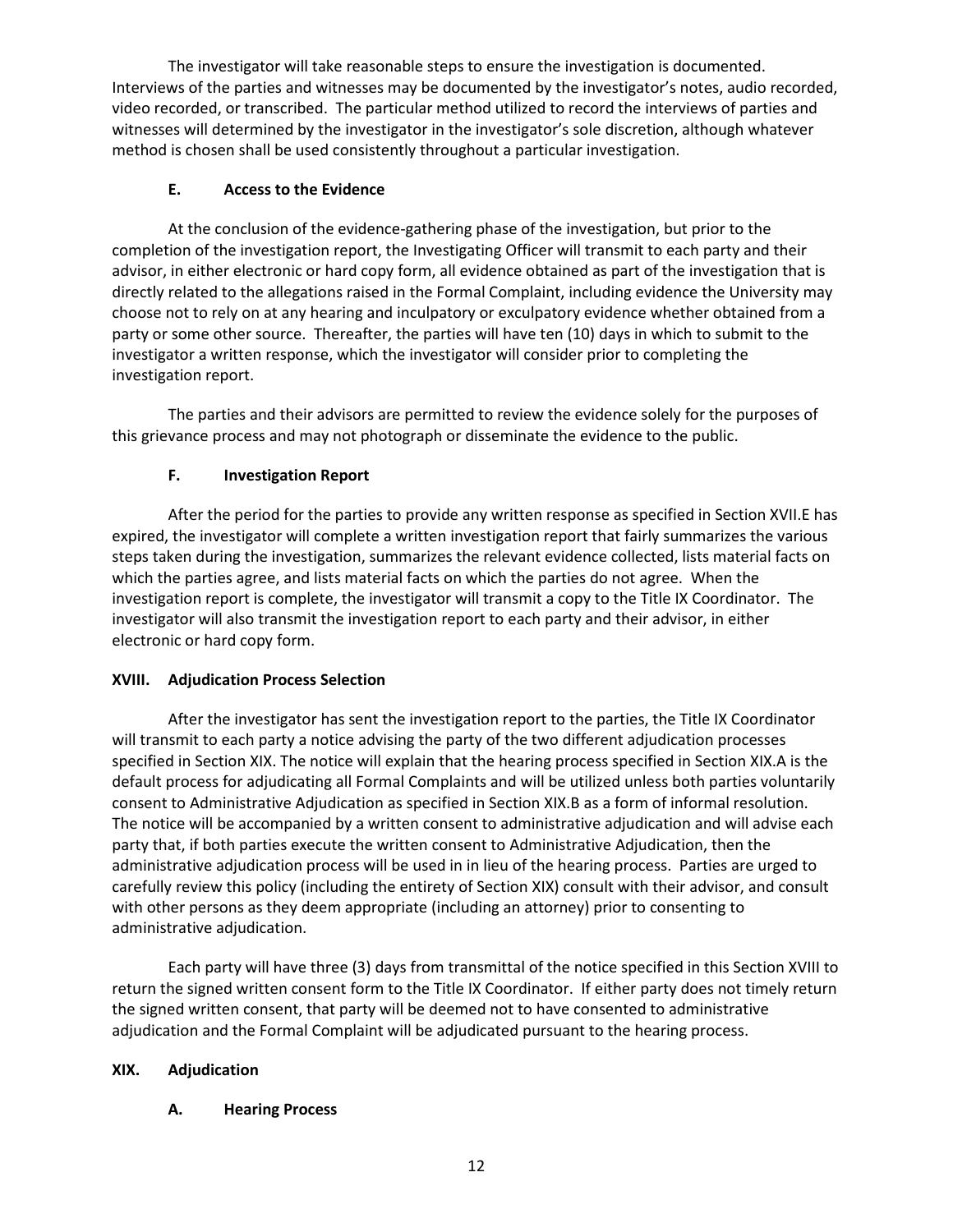The default process for adjudicating Formal Complaints is the hearing process specified in this Section XIX.A. The hearing process will be used to adjudicate all Formal Complaints unless both parties timely consent to administrative adjudication as specified in Section XVIII above.

# 1. Hearing Officer

After selection of the hearing process as the form of administrative adjudication, the Title IX Coordinator will promptly appoint a hearing officer who will oversee the hearing process and render a determination of responsibility for the allegations in the Formal Complaint, at the conclusion of the hearing process. The Title IX Coordinator will see that the hearing officer is provided a copy of the investigation report and a copy of all evidence transmitted to the parties by the investigator as specified in Section XVII.E.

# 2. Hearing Notice and Response to the Investigation Report

After the hearing officer is appointed by the Title IX Coordinator, the hearing officer will promptly transmit written notice to the parties notifying the parties of the hearing officer's appointment; setting a deadline for the parties to submit any written response to the investigation report; setting a date for the pre-hearing conference; setting a date and time for the hearing; and providing a copy of the University's Hearing Procedures. Neither the pre-hearing conference, nor the hearing itself, may be held any earlier than ten (10) days from the date of transmittal of the written notice specified in this Section XIX.A.2.

A party's written response to the investigation report must include:

- To the extent the party disagrees with the investigation report, any argument or commentary regarding such disagreement;
- Any argument that evidence should be categorically excluded from consideration at the hearing based on privilege, relevancy, the prohibition on the use of sexual history specified in Section XVIII, or for any other reason;
- A list of any witnesses that the party contends should be requested to attend the hearing pursuant to an attendance notice issued by the hearing officer;
- A list of any witnesses that the party intends to bring to the hearing without an attendance notice issued by the hearing officer;
- Any objection that the party has to the University's Hearing Procedures;
- Any request that the parties be separated physically during the pre-hearing conference and/or hearing;
- Any other accommodations that the party seeks with respect to the pre-hearing conference and/or hearing;
- The name and contact information of the advisor who will accompany the party at the pre-hearing conference and hearing;
- If the party does not have an advisor who will accompany the party at the hearing, a request that the University provide an advisor for purposes of conducting questioning as specified in Section XIX.A.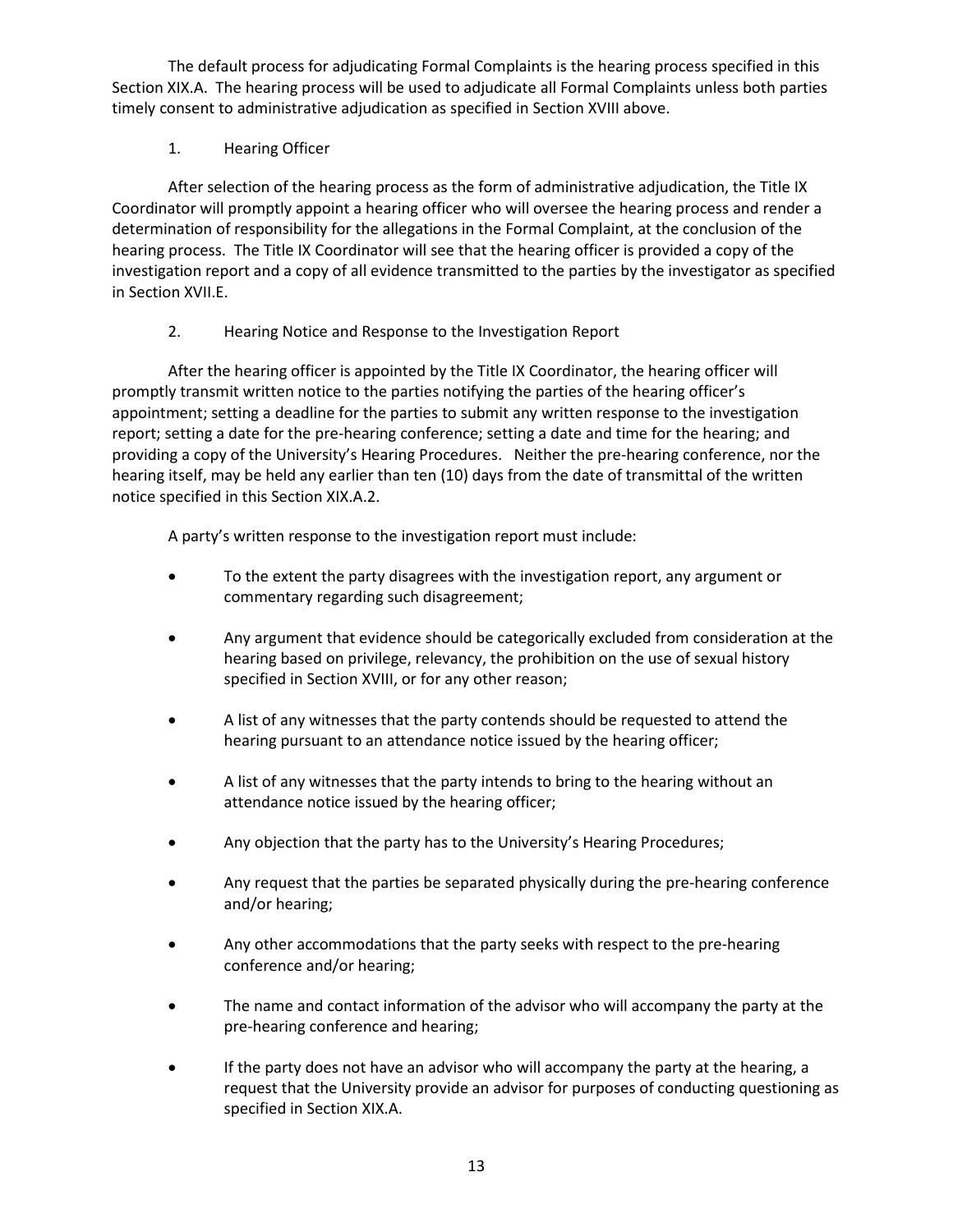A party's written response to the investigation report may also include:

- Argument regarding whether any of the allegations in the Formal Complaint are supported by a preponderance of the evidence; and
- Argument regarding whether any of the allegations in the Formal Complaint constitute Sexual Harassment.
- 3. Pre-Hearing Conference

Prior to the hearing, the hearing officer will conduct a pre-hearing conference with the parties and their advisors. The pre-hearing conference will be conducted live, with simultaneous and contemporaneous participation by the parties and their advisors. By default, the pre-hearing conference will be conducted with the hearing officer, the parties, the advisors, and other necessary University personnel together in the same physical location. However, upon request of either party, the parties will be separated into different rooms with technology enabling the parties to participate simultaneously and contemporaneously by video and audio.

In the hearing officer's discretion, the pre-hearing conference may be conducted virtually, by use of video and audio technology, where all participants participate simultaneously and contemporaneously by use of such technology.

During the pre-hearing conference, the hearing officer will discuss the hearing procedures with the parties; address matters raised in the parties' written responses to the investigation report, as the hearing officer deems appropriate; discuss whether any stipulations may be made to expedite the hearing; discuss the witnesses the parties have requested be served with notices of attendance and/or witnesses the parties plan to bring to the hearing without a notice of attendance; and resolve any other matters that the hearing officer determines, in the hearing officer's discretion, should be resolved before the hearing.

4. Issuance of Notices of Attendance

After the pre-hearing conference, the hearing officer will transmit notices of attendance to any University employee (including administrator, faculty, or staff) or student whose attendance is requested at the hearing as a witness. The notice will advise the subject of the specified date and time of the hearing and advise the subject to contact the hearing officer immediately if there is a material and unavoidable conflict.

The subject of an attendance notice should notify any manager, faculty member, coach, or other supervisor, as necessary, if attendance at the hearing will conflict with job duties, classes, or other obligations. All such managers, faculty members, coaches, and other supervisors are required to excuse the subject of the obligation, or provide some other accommodation, so that the subject may attend the hearing as specified in the notice.

The University will not issue a notice of attendance to any witness who is not an employee or a student.

5. Hearing

After the pre-hearing conference, the hearing officer will convene and conduct a hearing pursuant to the University's Hearing Procedures. The hearing will be audio recorded. The audio recording will be made available to the parties for inspection and review on reasonable notice, including for use in preparing any subsequent appeal.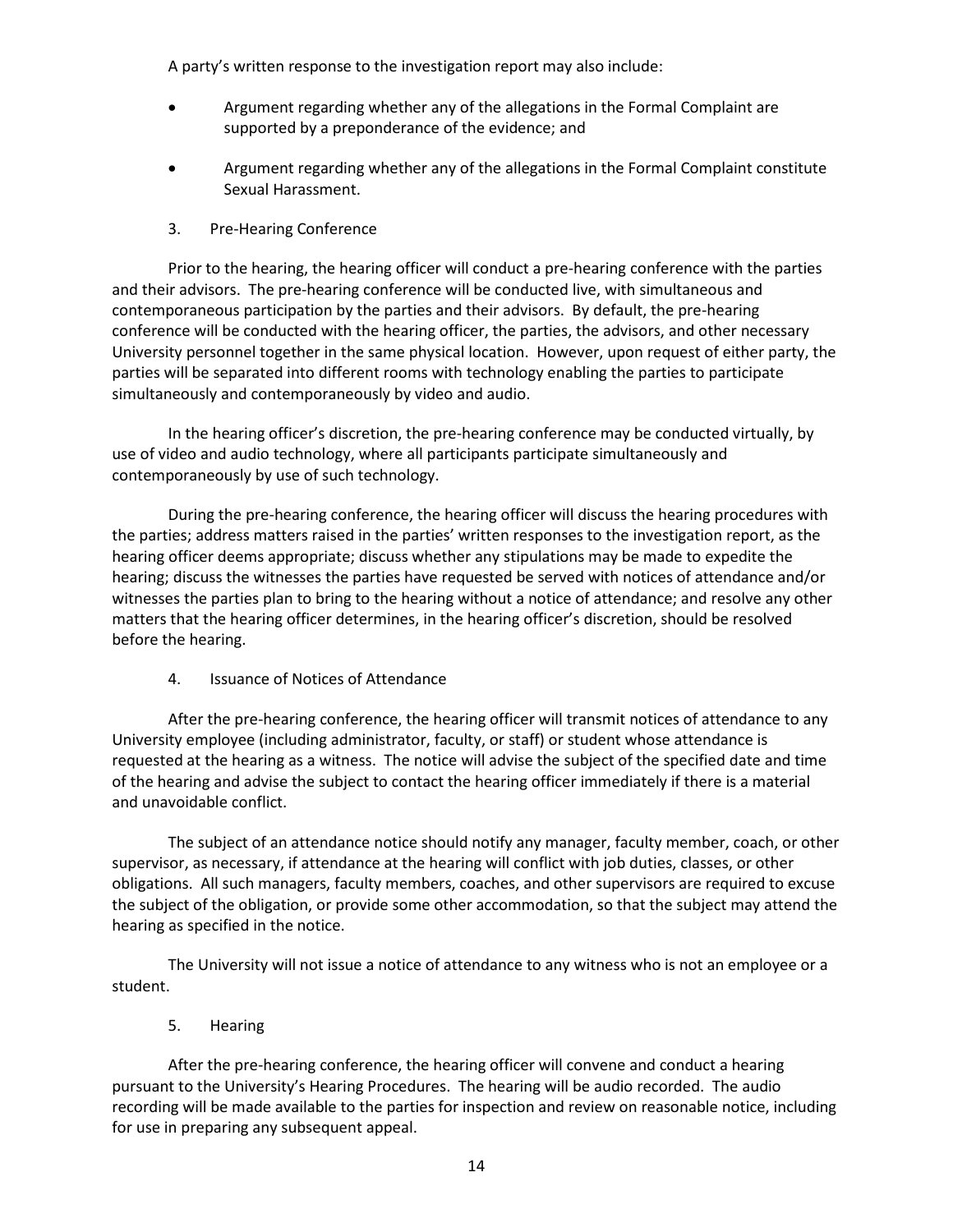The hearing will be conducted live, with simultaneous and contemporaneous participation by the parties and their advisors. By default, the hearing will be conducted with the hearing officer, the parties, the advisors, witnesses, and other necessary University personnel together in the same physical location. However, upon request of either party, the parties will be separated into different rooms with technology enabling the parties to participate simultaneously and contemporaneously by video and audio.

In the hearing officer's discretion, the hearing may be conducted virtually, by use of video and audio technology, where all participants participate simultaneously and contemporaneously by use of such technology.

While the Hearing Procedures and rulings from the hearing officer will govern the particulars of the hearing, each hearing will include, at a minimum:

- Opportunity for each party to address the hearing officer directly and to respond to questions posed by the hearing officer;
- Opportunity for each party's advisor to ask directly, orally, and in real time, relevant questions, and follow up questions, of the other party and any witnesses, including questions that support or challenge credibility;
- Opportunity for each party to raise contemporaneous objections to testimonial or nontestimonial evidence and to have such objections ruled on by the hearing officer and a reason for the ruling provided;
- Opportunity for each party to submit evidence that the party did not present during the investigation due to mistake, inadvertence, surprise, or excusable neglect;
- Opportunity for each party to make a brief closing argument.

Except as otherwise permitted by the hearing officer, the hearing will be closed to all persons except the parties, their advisors, the investigator, the hearing officer, the Title IX Coordinator, and other necessary University personnel. With the exception of the investigator and the parties, witnesses will be sequestered until such time as their testimony is complete.

During the hearing, the parties and their advisors will have access to the investigation report and evidence that was transmitted to them pursuant to Section XVII.E.

While a party has the right to attend and participate in the hearing with an advisor, a party and/or advisor who materially and repeatedly violates the rules of the hearing in such a way as to be materially disruptive, may be barred from further participation and/or have their participation limited, as the case may be, in the discretion of the hearing officer.

Subject to the minimum requirements specified in this Section XIX.A, the hearing officer will have sole discretion to determine the manner and particulars of any given hearing, including with respect to the length of the hearing, the order of the hearing, and questions of admissibility. The hearing officer will independently and contemporaneously screen questions for relevance in addition to resolving any contemporaneous objections raised by the parties and will explain the rational for any evidentiary rulings.

Strict rules of evidence do not apply at the hearing. The hearing officer will have discretion to modify the Hearing Procedures, when good cause exists to do so, and provided the minimal requirements specified in this Section XIX.A are met.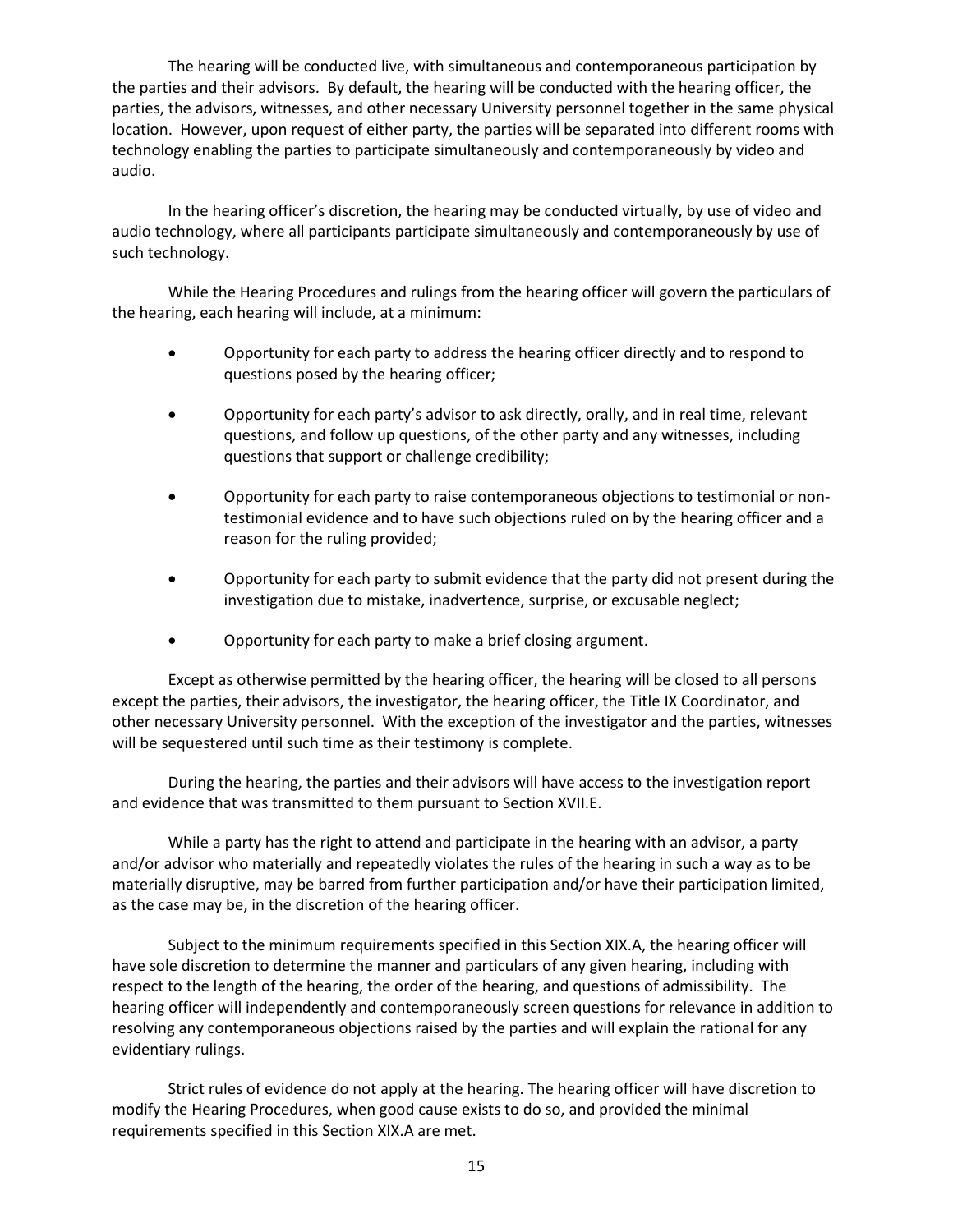## 6. Subjection to Questioning

In the event that any party or witness refuses to attend the hearing, or attends but refuses to submit to questioning by the parties' advisors, the statements of that party or witness, as the case may be, whether given during the investigation or during the hearing, will not be considered by the hearing officer in reaching a determination of responsibility.

Notwithstanding the foregoing, the hearing officer may consider the testimony of any party or witness, whether given during the investigation or during the hearing, if the parties jointly stipulate that the testimony may be considered or in the case where neither party requested attendance of the witness at the hearing.

In applying this Section XIX.A.6, the hearing officer will not draw an inference about the determination regarding responsibility based solely on a party or a witness's absence from the live hearing and/or refusal to submit to questioning by the parties' advisors.

## 7. Deliberation and Determination

After the hearing is complete, the hearing officer will objectively evaluate all relevant evidence collected during the investigation, including both inculpatory and exculpatory evidence, together with testimony and non-testimony evidence received at the hearing, and ensure that any credibility determinations made are not based on a person's status as a Complainant, Respondent, or witness. The hearing officer will take care to exclude from consideration any evidence that was ruled inadmissible at the pre-hearing conference, during the hearing, or by operation of Section XVIII.A.6. The hearing officer will resolve disputed facts using a **preponderance of the evidence** (i.e., "more likely than not") standard and reach a determination regarding whether the facts that are supported by a preponderance of the evidence constitute one or more violations of the policy as alleged in the Formal Complaint.

## 8. Discipline and Remedies

In the event the hearing officer determines that the Respondent is responsible for violating this policy, the University will take appropriate corrective and remedial action. Students, and employees found to be in violation of this policy will be subject to discipline up to and including written reprimand, suspension, demotion, termination, or expulsion. Affiliates and program participants may be removed from University programs and/or prevented from returning to campus. Remedial steps may also include counseling for the complainant, academic, transportation, work, or living accommodations for the complainant, separation of the parties, and training for the respondent and other persons.

The hearing officer will, prior to issuing a written decision, consult with an appropriate University official with disciplinary authority over the Respondent and such official will determine any discipline to be imposed. The hearing officer will also, prior to issuing a written decision, consult with the Title IX Coordinator who will determine whether and to what extent ongoing support measures or other remedies will be provided to the Complainant.

9. Written Decision

After reaching a determination and consulting with the appropriate University official and Title IX Coordinator as required by Section XIX.A.9, the hearing officer will prepare a written decision that will include:

• Identification of the allegations potentially constituting Sexual Harassment made in the Formal Complaint;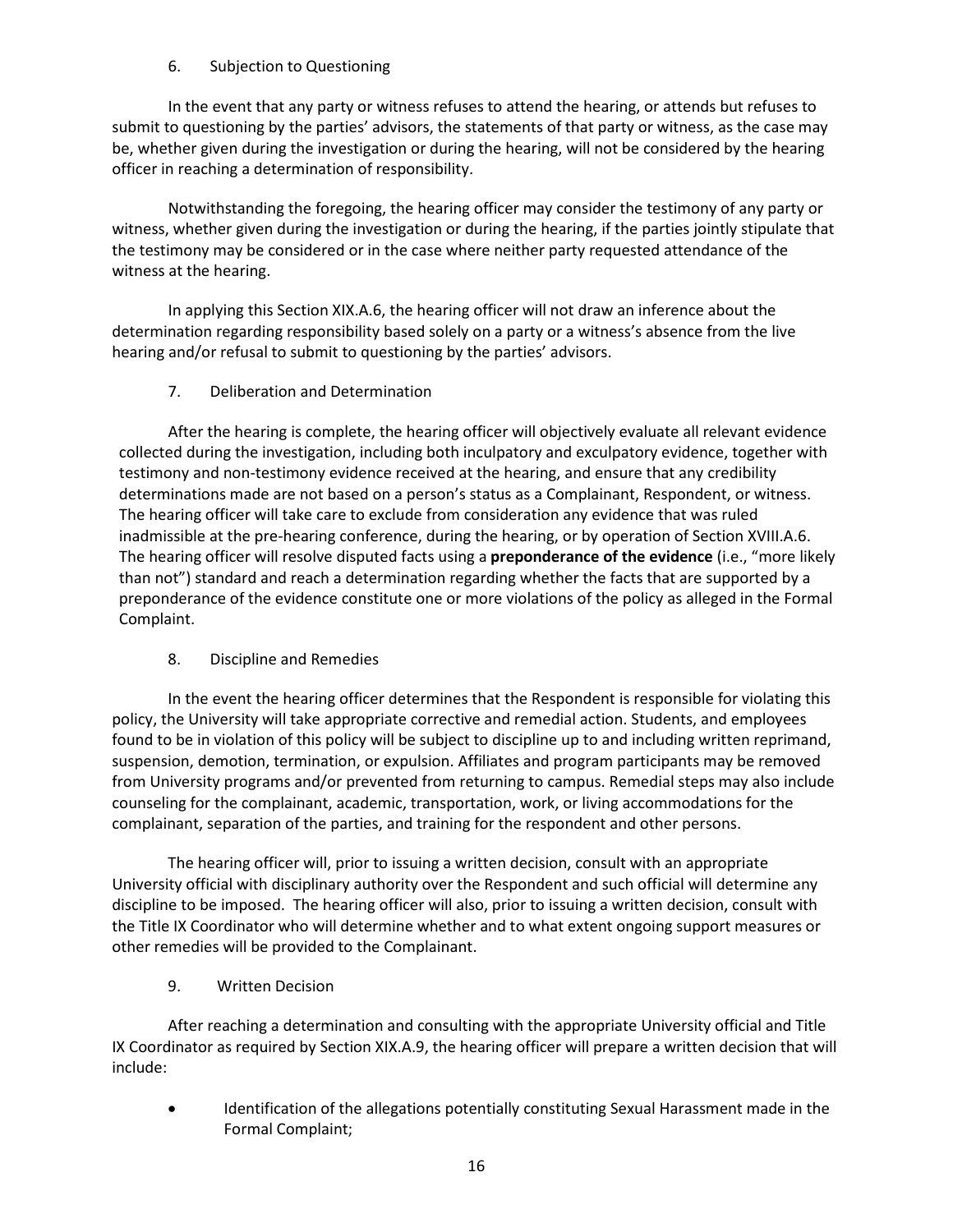- A description of the procedural steps taken by the University upon receipt of the Formal Complaint, through issuance of the written decision, including notification to the parties, interviews with the parties and witnesses, site visits, methods used to gather non-testimonial evidence, and the date, location, and people who were present at or presented testimony at the hearing.
- Articulate findings of fact, made under a preponderance of the evidence standard, that support the determination;
- A statement of, and rationale for, each allegation that constitutes a separate potential incident of Sexual Harassment, including a determination regarding responsibility for each separate potential incident;
- The discipline determined by the appropriate University official as referenced in Section XIX.A.8;
- Whether the Complainant will receive any ongoing support measures or other remedies as determined by the Title IX Coordinator; and
- A description of the University's process and grounds for appeal, as specified in Section XXI.

The hearing officer's written determination will be transmitted to the parties. Transmittal of the written determination to the parties concludes the hearing process, subject to any right of appeal as specified in Section XXI.

Although the length of each adjudication by hearing will vary depending on the totality of the circumstances, the University strives to issue the hearing officer's written determination within fourteen (14) days of the conclusion of the hearing.

## **B. Administrative Adjudication (Optional)**

In lieu of the hearing process, the parties may consent to have a Formal Complaint resolved by administrative adjudication as a form of informal resolution. Administrative adjudication is voluntary and must be consented to in writing by both parties and approved by the Title IX Coordinator as specified in Section XVIII. At any time prior to the issuance of the administrative officer's determination, a party has the right to withdraw from administrative adjudication and request a live hearing as specified in Section XIX.A.

If administrative adjudication is selected, the Title IX Coordinator will appoint an administrative officer. The Title IX Coordinator will see that the administrative adjudicator is provided a copy of the investigation report and a copy of all the evidence transmitted to the parties by the investigator as specified in Section XVII.E.

The administrative officer will promptly send written notice to the parties notifying the parties of the administrative officer's appointment; setting a deadline for the parties to submit any written response to the investigation report; and setting a date and time for each party to meet with the administrative officer separately. The administrative officer's meetings with the parties will not be held any earlier than ten (10) days from the date of transmittal of the written notice specified in this paragraph.

A party's written response to the investigation report must include: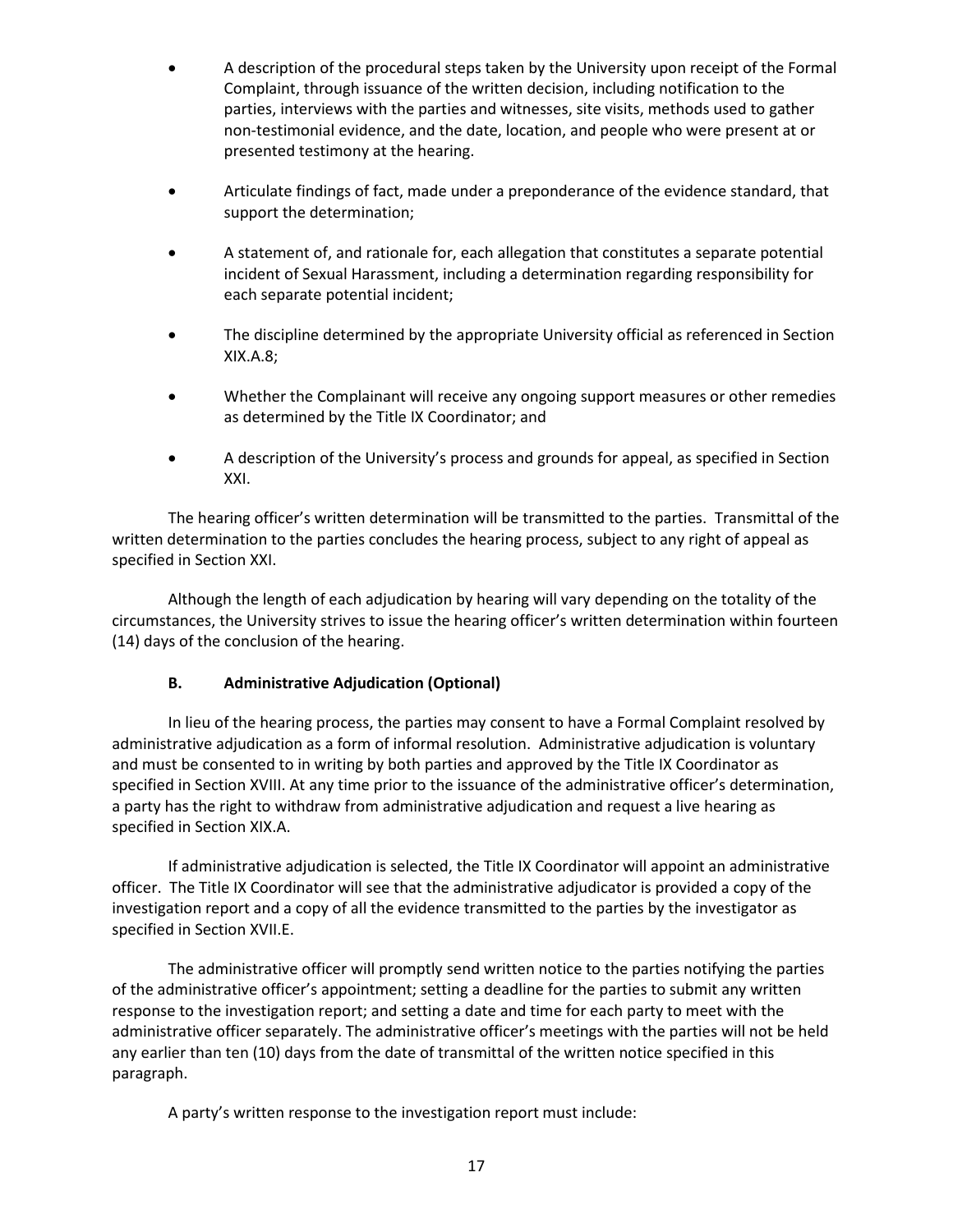- To the extent the party disagrees with the investigation report, any argument or commentary regarding such disagreement;
- Any argument that a particular piece or class of evidence should be categorically excluded from consideration at the hearing based on privilege, relevancy, the prohibition on the use of sexual history specified in Section XVIII or for any other reason;
- Argument regarding whether any of the allegations in the Formal Complaint are supported by a preponderance of the evidence;
- Argument regarding whether any of the allegations in the Formal Complaint constitute Sexual Harassment.

After reviewing the parties' written responses, the administrative officer will meet separately with each party to provide the party with an opportunity make any oral argument or commentary the party wishes to make and for the administrative officer to ask questions concerning the party's written response, the investigative report, and/or the evidence collected during the investigation.

After meeting with each party, the administrative officer will objectively revaluate all relevant evidence, including both inculpatory and exculpatory evidence and ensure that any credibility determinations made are not based on a person's status as a Complainant, Respondent, or witness. The administrative officer will take care to exclude from consideration any evidence that the administrative officer determines should be ruled inadmissible based on the objections and arguments raised by the parties in their respective written responses to the investigation report. The administrative officer will resolve disputed facts using a **preponderance of the evidence** (that is, "more likely than not") standard and reach a determination regarding whether the facts that are supported by a preponderance of the evidence constitute one or more violations of the policy as alleged in the Formal Complaint.

Thereafter, the administrative officer will consult with any University official and the Title IX Coordinator, in the manner specified in Section XIX.A.7 and will prepare and transmit a written decision in the manner as specified in Section XIX.A.9 which shall serve as a resolution for purposes of informal resolution.

Transmittal of the administrative officer's written determination concludes the administrative adjudication, subject to any right of appeal as specified in Section XXI.

Although the length of each administrative adjudication will vary depending on the totality of the circumstances, the University strives to issue the administrative officer's written determination within twenty-one (21) days of the transmittal of the initiating written notice specified in this Section XIX.B.

Other language in this Section XIX.B notwithstanding, informal resolution will not be permitted if the Respondent is a non-student employee accused of committing Sexual Harassment against a student

## **XX. Dismissal During Investigation or Adjudication**

The University shall dismiss a Formal Complaint at any point during the investigation or adjudication process if the Title IX Coordinator determines that one or more of the following is true:

• The conduct alleged in the Formal Complaint would not constitute Sexual Harassment, even if proved; or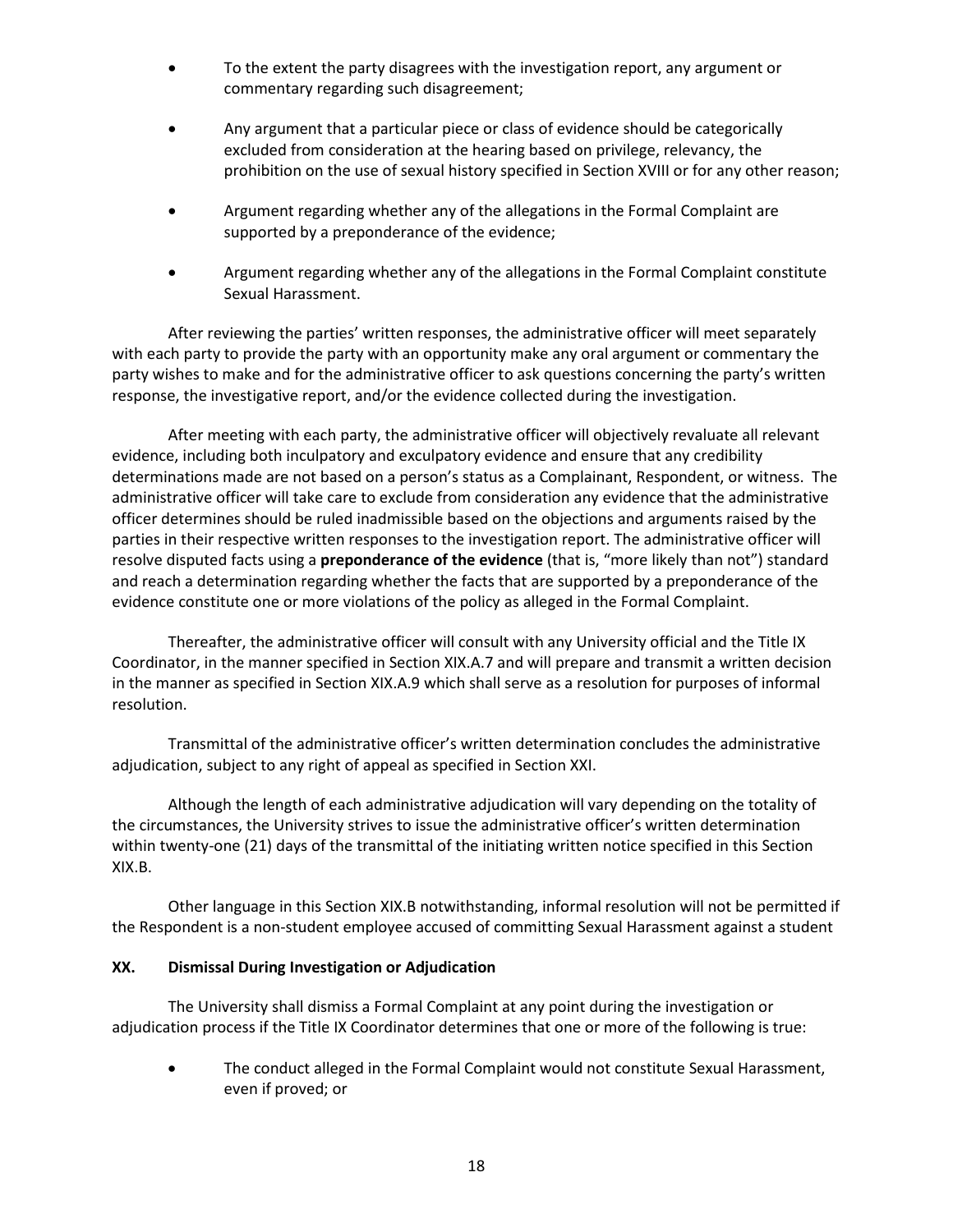The conduct alleged in the Formal Complaint falls outside the scope of the policy specified in Section II (that is, because the alleged conduct did not occur in the University's Education Programs and Activities and/or the alleged conduct occurred outside the geographic boundaries of the United States).

The University may dismiss a Formal Complaint at any point during the investigation or adjudication process if the Title IX Coordinator determines that any one or more of the following is true:

- The Complainant provides the Title IX Coordinator written notice that the Complainant wishes to withdraw the Formal Complaint or any discrete allegations therein (in which case those discrete allegations may be dismissed);
- The Respondent is no longer enrolled or employed by the University, as the case may be; or
- Specific circumstances prevent the University from gathering evidence sufficient to reach a determination as to the Formal Complaint, or any discrete allegations therein (in which case those discrete allegations may be dismissed).

In the event the Title IX Coordinator determines that a Formal Complaint should be dismissed pursuant to this Section XX, the Title IX Coordinator will provide written notice of dismissal to the parties and advise them of their right to appeal as specified in Section XXI. The Title IX Coordinator may refer the subject matter of the Formal Complaint to other University offices, as appropriate. A dismissal pursuant to this Section XX is presumptively a final determination as it pertains to this policy, unless otherwise specified in writing by the Title IX Coordinator in the written notice of dismissal.

## **XXI. Appeals**

Either party may appeal the determination of an adjudication, or a dismissal of a Formal Complaint, on one or more of the following grounds:

- A procedural irregularity affected the outcome;
- There is new evidence that was not reasonably available at the time the determination or dismissal was made, that could have affected the outcome;
- The Title IX Coordinator, investigator, hearing officer, or administrative officer, as the case may be, had a conflict of interest or bias for or against complainants or respondents generally, or against the individual Complainant or Respondent, that affected the outcome.

No other grounds for appeal are permitted.

A party must file an appeal within seven (7) days of the date they receive notice of dismissal or determination appealed from or, if the other party appeals, within thee (3) days of the other party appealing, whichever is later. The appeal must be submitted in writing to the appeal officer. The Provost serves as the appeal officer for matters involving student respondents, and the Vice President of Student Affairs serves as the appeal officer for matters involving employee respondents.

The appeal must specifically identify the determination and/or dismissal appealed from, articulate which one or more of the three grounds for appeal are being asserted, explain in detail why the appealing party believes the appeal should be granted, and articulate what specific relief the appealing party seeks.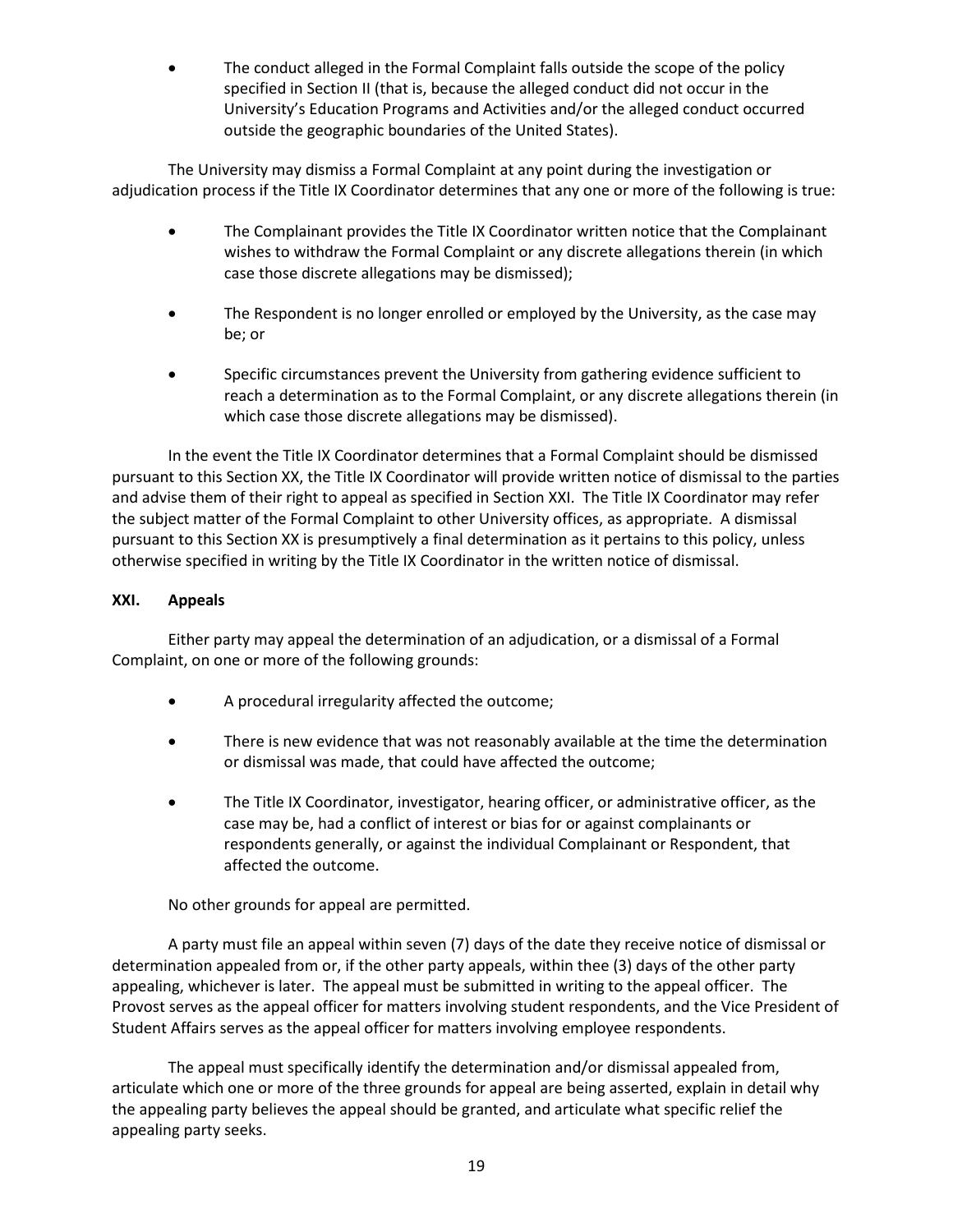Promptly upon receipt of an appeal, the appeal officer will conduct an initial evaluation to confirm that the appeal is timely filed and that it invokes at least one of the permitted grounds for appeal. If the appeal officer determines that the appeal is not timely, or that it fails to invoke a permitted ground for appeal, the appeal officer will dismiss the appeal and provide written notice of the same to the parties.

If the appeal officer confirms that the appeal is timely and invokes at least one permitted ground for appeal, the appeal officer will provide written notice to the other party that an appeal has been filed and that the other party may submit a written opposition to the appeal within seven (7) days. The appeal officer shall also promptly obtain from the Title IX Coordinator any records from the investigation and adjudication necessary to resolve the grounds raised in the appeal.

Upon receipt of any opposition, or after the time period for submission of an opposition has passed without one being filed, the appeal officer will promptly decide the appeal and transmit a written decision to the parties that explains the outcome of the appeal and the rationale.

The determination of a Formal Complaint, including any discipline, becomes final when the time for appeal has passed with no party filing an appeal or, if any appeal is filed, at the point when the appeal officer has resolved all appeals, either by dismissal or by transmittal of a written decision.

No further review beyond the appeal is permitted.

Although the length of each appeal will vary depending on the totality of the circumstances, the University strives to issue the appeal officer's written decision within (21) days of an appeal being filed.

### **XVII. Treatment Records and Other Privileged Information**

During the investigation and adjudication processes, the investigator and adjudicator, as the case may be, are not permitted to access, consider, disclose, permit questioning concerning, or otherwise use:

- A party's records that are made or maintained by a physician, psychiatrist, psychologist, or other recognized professional or paraprofessional acting in the professional or paraprofessional's capacity, or assisting in that capacity, and which are made and maintained in connection with the provision of treatment to the party; or
- Information or records protected from disclosure by any other legally-recognized privilege, such as the attorney client privilege;

unless the University has obtained the party's voluntary, written consent to do so for the purposes of the investigation and adjudication process.

Notwithstanding the foregoing, the investigator and/or adjudicator, as the case may be, may consider any such records or information otherwise covered by this Section XVII if the party holding the privilege affirmatively discloses the records or information to support their allegation or defense, as the case may be.

## **XVIII. Sexual History**

During the investigation and adjudication processes, questioning regarding a Complainant's sexual predisposition or prior sexual behavior are not relevant, unless such questions and evidence about the Complainant's prior sexual behavior are offered to prove that someone other than the Respondent committed the conduct alleged, or if the questions and evidence concern specific incidents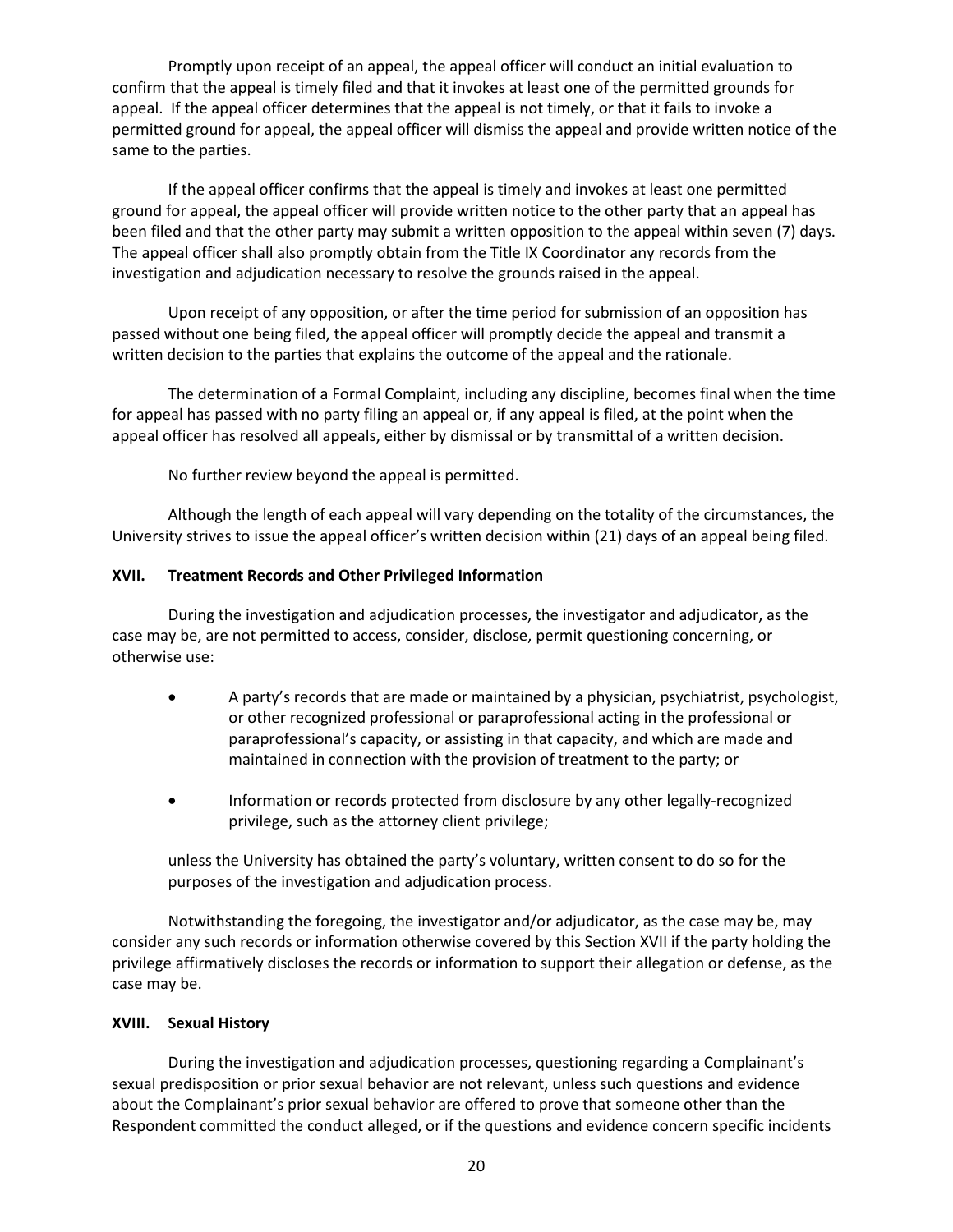of the Complainant's prior sexual behavior with respect to the Respondent and are offered to prove consent. Notwithstanding the foregoing, a Complainant who affirmatively uses information otherwise considered irrelevant by this Section XVIII for the purpose of supporting the Complainant's allegations, may be deemed to have waived the protections of this Section XVIII.

## **XIX. Informal Resolution**

At any time after the parties are provided written notice of the Formal Complaint as specified in Section XVI, and before the completion of any appeal specified in Section XXI the parties may voluntarily consent, with the Title IX Coordinator's approval, to engage in mediation, facilitated resolution, or other form of dispute resolution the goal of which is to enter into a final resolution resolving the allegations raised in the Formal Complaint by agreement of the parties. Administrative Adjudication as specified in Section XIX.B is a form of informal resolution.

The specific manner of any informal resolution process will be determined by the parties and the Title IX Coordinator, in consultation together. Prior to commencing the informal resolution process agreed upon, the Title IX Coordinator will transmit a written notice to the parties that:

- Describes the parameters and requirements of the informal resolution process to be utilized;
- Identifies the individual responsible for facilitating the informal resolution (who may be the Title IX Coordinator, another University official, or a suitable third-party);
- Explains the effect of participating in informal resolution and/or reaching a final resolution will have on a party's ability to resume the investigation and adjudication of the allegations at issue in the Formal Complaint; and
- Explains any other consequence resulting from participation in the informal resolution process, including a description of records that will be generated, maintained, and/or shared.

After receiving the written notice specified in this paragraph, each party must voluntarily provide written consent to the Title IX Coordinator, before the informal resolution may commence.

During the pendency of the informal resolution process, the investigation and adjudication processes that would otherwise occur are stayed and all related deadlines are suspended.

If the parties reach a resolution through the informal resolution process, and the Title IX Coordinator agrees that the resolution is not clearly unreasonable, the Title IX Coordinator will reduce the terms of the agreed resolution to writing and present the resolution to the parties for their written signature. Once both parties and the Title IX Coordinator sign the resolution, the resolution is final, not subject to appeal, and the allegations addressed by the resolution are considered resolved and will not be subject to further investigation, adjudication, remediation, or discipline by the University, except as otherwise provided in the resolution itself, absent a showing that a party induced the resolution by fraud, misrepresentation, or other misconduct or where required to avoid a manifest injustice to either party or to the University. Notwithstanding the forgoing if the form of informal resolution is Administrative Adjudication as specified in Section XIX.B, there shall not be an agreed resolution requiring the parties' signatures; instead, the determination issued by the administrative officer shall serve as the resolution and conclude the informal resolution process, subject only to any right of appeal. With the exception of a resolution resulting from the Administrative Adjudication process specified in Section XIX.B, all other forms of informal resolution pursuant to this Section are not subject to appeal.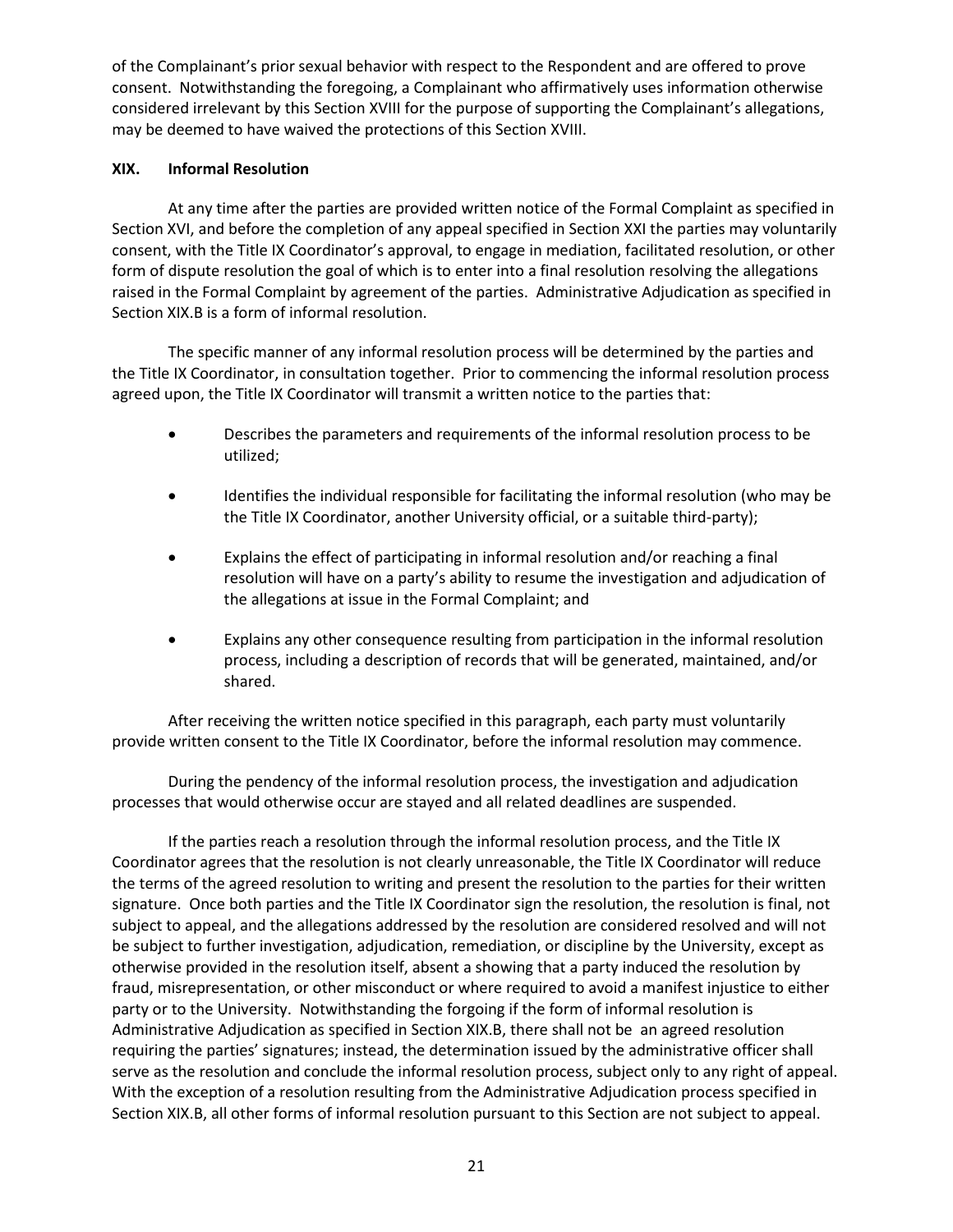A party may withdraw their consent to participate in informal resolution at any time before a resolution has been finalized.

Absent extension by the Title IX Coordinator, any informal resolution process must be completed within twenty-one (21) days. If an informal resolution process does not result in a resolution within twenty-one (21) days, and absent an extension, abeyance, or other contrary ruling by the Title IX Coordinator, the informal resolution process will be deemed terminated, and the Formal Complaint will be resolved pursuant to the investigation and adjudication procedures. The Title IX Coordinator may adjust any time periods or deadlines in the investigation and/or adjudication process that were suspended due to the informal resolution.

Other language in this Section XIX notwithstanding, informal resolution will not be permitted if the Respondent is a non-student employee accused of committing Sexual Harassment against a student.

### **XX. Presumption of Non-Responsibility**

From the time a report or Formal Complaint is made, a Respondent is presumed not responsible for the alleged misconduct until a determination regarding responsibility is made final.

### **XXI. Resources**

Any individual affected by or accused of Sexual Harassment will have equal access to support and counseling services offered through the University. The University encourages any individual who has questions or concerns to seek support of University identified resources. The Title IX Coordinator is available to provide information about the University's policy and procedure and to provide assistance. A list of University identified resources is located at the following link: [\[https://www.nwmissouri.edu/wellness/\]](https://www.nwmissouri.edu/wellness/).

#### **XXII. Conflicts of Interest, Bias, and Procedural Complaints**

The Title IX Coordinator, investigator, hearing officer, administrative officer, appeals officer, and informal resolution facilitator will be free of any material conflicts of interest or material bias. Any party who believes one or more of these University officials has a material conflict of interest or material bias must raise the concern promptly so that the University may evaluate the concern and find a substitute, if appropriate. The failure of a party to timely raise a concern of a conflict of interest or bias may result in a waiver of the issue for purposes of any appeal specified in Section XXI or otherwise.

## **XXIII. Relationship with Criminal Process**

This policy sets forth the University's processes for responding to reports and Formal Complaints of Sexual Harassment. The University's processes are separate, distinct, and independent of any criminal processes. While the University may temporarily delay its processes under this policy to avoid interfering with law enforcement efforts if requested by law enforcement, the University will otherwise apply this policy and its processes without regard to the status or outcome of any criminal process.

#### **XXIV. Objections Generally**

Parties are expected to raise any objections, concerns, or complaints about the investigation, adjudication, and appeals process in a prompt and timely manner so that the University may evaluate the matter and address it, if appropriate.

#### **XXV. Recordings**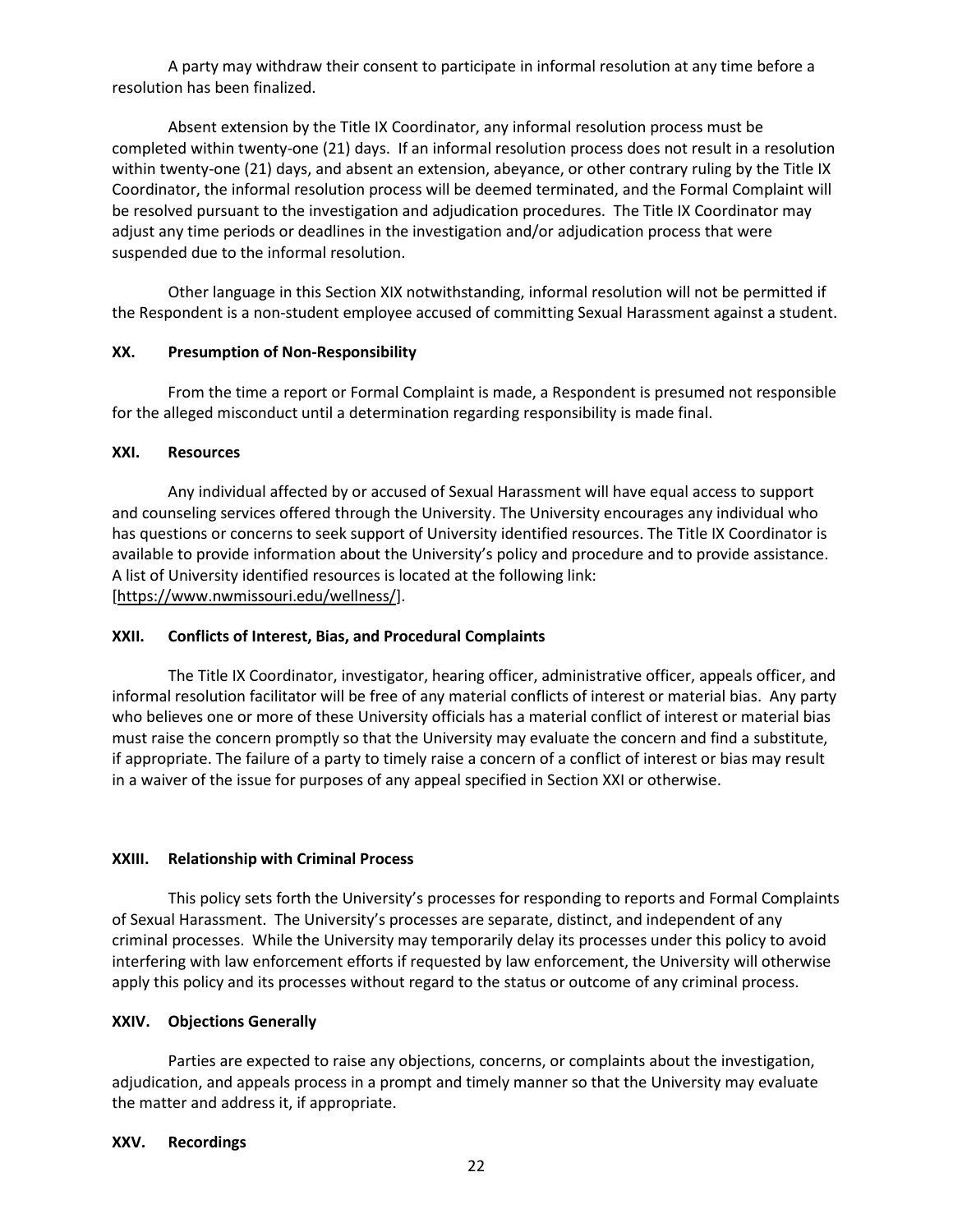Wherever this policy specifies that an audio or video recording will be made, the recording will be made only by the University and is considered property of the University, subject to any right of access that a party may have under this policy, FERPA, and other applicable federal, state, or local laws. Only the University is permitted to make audio or video recordings under this policy. The surreptitious recording of any meeting, interview, hearing, or other interaction contemplated under this policy is strictly prohibited. Any party who wishes to transcribe a hearing by use of a transcriptionist must seek pre-approval from the hearing officer.

## **XXVI. Vendors, Contractors and Third Parties**

The University does business with various vendors, contractors, and other third-parties who are not students or employees of the University. Notwithstanding any rights that a given vendor, contractor, or third-party Respondent may have under this policy, the University retains its right to limit any vendor, contractor, or third-party's access to campus for any reason. And the University retains all rights it enjoys by contract or law to terminate its relationship with any vendor, contractor, or thirdparty irrespective of any process or outcome under this policy.

## **XXVII. Bad Faith Complaints and False Information**

It is a violation of this policy for any person to submit a report or Formal Complaint that the person knows, at the time the report or Formal Complaint is submitted, to be false or frivolous. It is also a violation of this policy for any person to knowingly make a materially false statement during the course of an investigation, adjudication, or appeal under this policy. Violations of this Section XXVII are not subject to the investigation and adjudication processes in this policy; instead, they will be addressed under the Code of Student Conduct in the case of students and other University policies and standards, as applicable, for other persons.

#### **XXVIII. Retaliation**

It is a violation of this policy to engage in Retaliation. Reports and Formal Complaints of retaliation may be made in the manner specified in Sections VI and XIII. Any report or Formal Complaint of Retaliation will be processed under this policy in the same manner as a report or Formal Complaint of Sexual Harassment, as the case may be. The University retains discretion to consolidate a Formal Complaint of Retaliation with a Formal Complaint of Sexual Harassment for investigation and/or adjudication purposes if the two Formal Complaints share a common nexus.

## **XXIX. Confidentiality**

The University will keep confidential the identity of any individual who has made a report or Formal Complaint of Sexual Harassment or Retaliation including any Complainant, the identity of any individual who has been reported to be a perpetrator of Sexual Harassment or Retaliation including any Respondent, and the identity of any witness. The University will also maintain the confidentiality of its various records generated in response to reports and Formal Complaints, including, but not limited to, information concerning Supportive Measures, notices, investigation materials, adjudication records, and appeal records. Notwithstanding the foregoing, the University may reveal the identity of any person or the contents of any record if permitted by FERPA, if necessary to carry out the University's obligations under Title IX and its implementing regulations including the conduct of any investigation, adjudication, or appeal under this policy or any subsequent judicial proceeding, or as otherwise required by law. Further, notwithstanding the University's general obligation to maintain confidentiality as specified herein, the parties to a report or Formal Complaint will be given access to investigation and adjudication materials in the circumstances specified in this policy.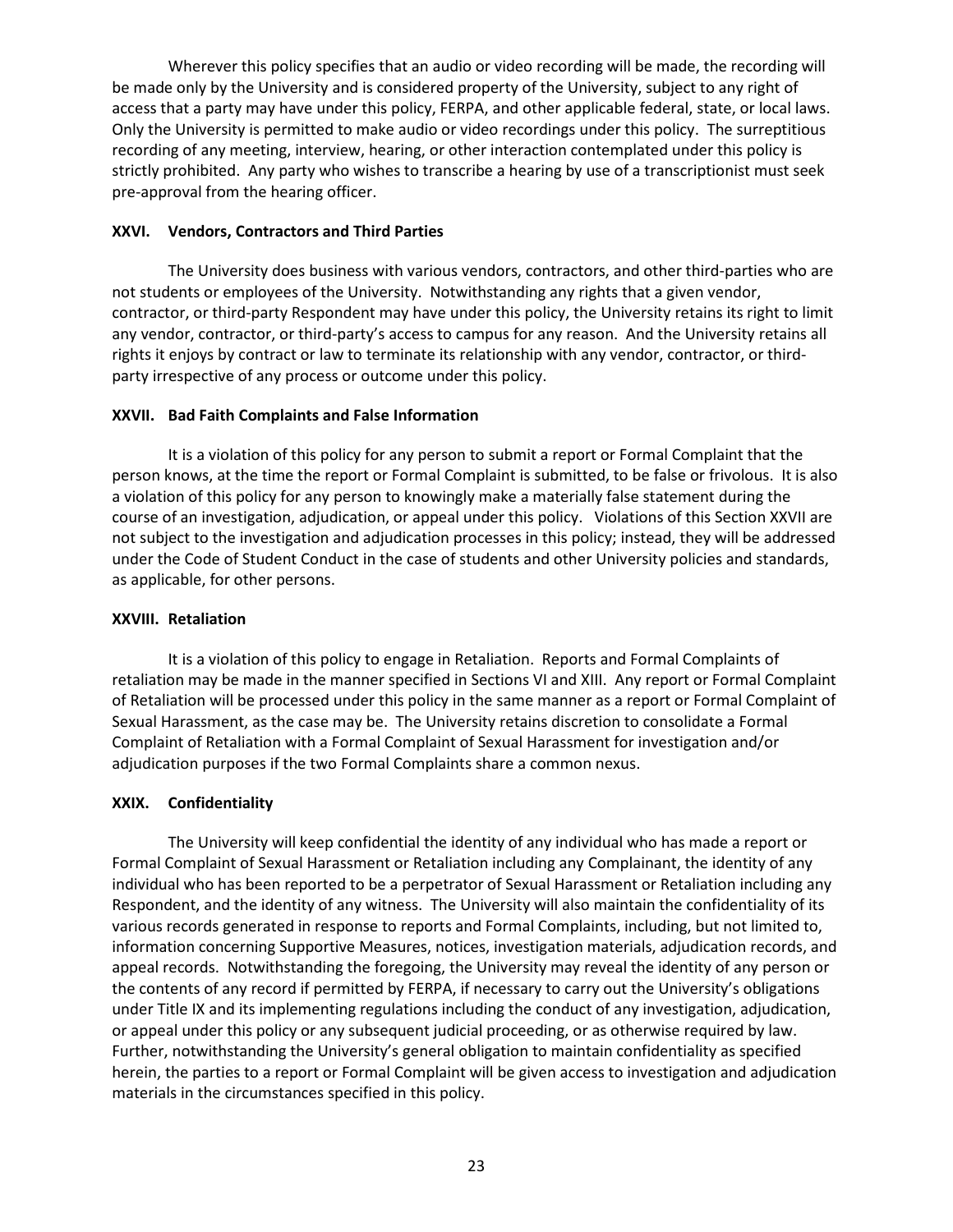While the University will maintain confidentiality specified in this Section XXVII, the University will not limit the ability of the parties to discuss the allegations at issue in a particular case. Parties are advised, however, that the manner in which they communicate about, or discuss a particular case, may constitute Sexual Harassment or Retaliation in certain circumstances and be subject to discipline pursuant to the processes specified in this policy.

Note that certain types of Sexual Harassment are considered crimes for which the University must disclose crime statistics in its Annual Security Report that is provided to the campus community and available to the public. These disclosures will be made without including personally identifying information.

## **XXX. Other Violations of this Policy**

Alleged violations of this policy, other than violations of the prohibitions on Sexual Harassment and Retaliation, will be subject to review under the Student Code of Conduct, Faculty Handbook, or other University policies and standards. Examples of other violations of this policy include but are not limited to failure to abide by supportive measures or terms of emergency removals.

## **XXXI. Signatures and Form of Consent**

For purposes of this policy, either a physical signature or digital signature will be sufficient to satisfy any obligation that a document be signed. Where this policy provides that written consent must be provided, consent in either physical or electronic form, containing a physical or digital signature, as the case may be, will suffice.

## **XXXII. Deadlines, Time, Notices, and Method of Transmittal**

Where this policy specifies a period of days by which some act must be performed, the following method of calculation applies:

- Exclude the day of the event that triggers the period;
- Count every day, including intermediate Saturdays, Sundays, and legal holidays recognized by the federal government;
- Include the last day of the period until 5:00 p.m. central time, but if the last day is a Saturday, Sunday, or legal holiday recognized by the federal government, the period continues to run until 5:00 p.m. central time on the next day that is not a Saturday, Sunday, or legal holiday recognized by the federal government.

All deadlines and other time periods specified in this policy are subject to modification by the University where, in the University's sole discretion, good cause exists. Good cause may include, but is not limited to, the unavailability of parties or witnesses; the complexities of a given case; extended holidays or closures; sickness of the investigator, adjudicator, or the parties; the need to consult with the University's legal counsel; unforeseen weather events; and the like.

Any party who wishes to seek an extension of any deadline or other time period may do so by filing a request with the investigator, hearing officer, administrative officer, appeal officer, or Title IX Coordinator, as the case may be, depending on the phase of the process. Such request must state the extension sought and explain what good cause exists for the requested extension. The University officer resolving the request for extension may, but is not required to, give the other party an opportunity to object. Whether to grant such a requested extension will be in the sole discretion of the University.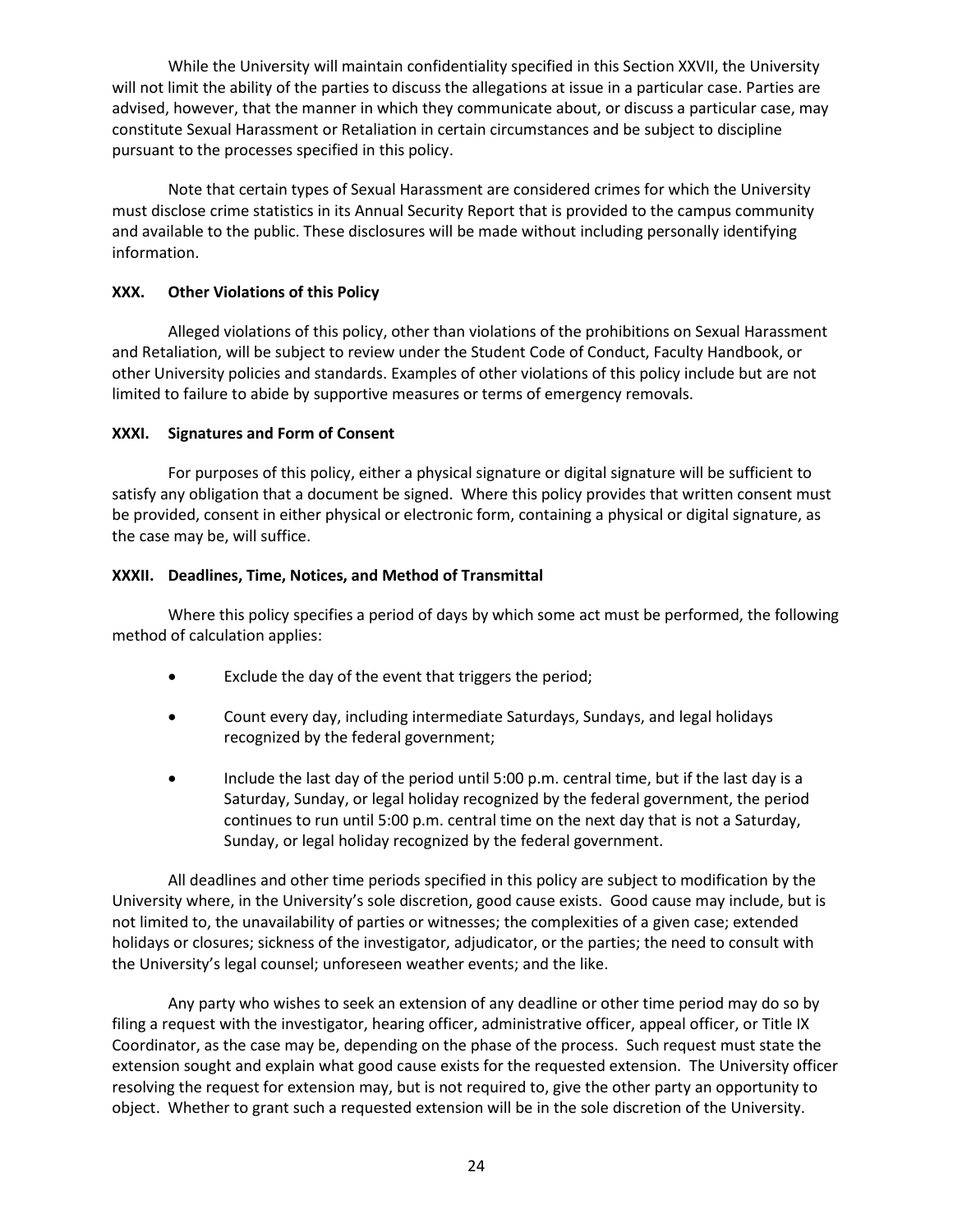The parties will be provided written notice of the modification of any deadline or time period specified in this policy, along with the reasons for the modification.

Where this policy refers to notice being given to parties "simultaneously," notice will be deemed simultaneous if it is provided in relative proximity on the same day. It is not necessary that notice be provided at exactly the same hour and minute.

Unless otherwise specified in this policy, the default method of transmission for all notices, reports, responses, and other forms of communication specified in this policy will be email using University email addresses.

A party is deemed to have received notice upon transmittal of an email to their University email address. In the event notice is provided by mail, a party will be deemed to have received notice three (3) days after the notice in question is postmarked.

Any notice inviting or requiring a party or witness to attend a meeting, interview, or hearing will be provided with sufficient time for the party to prepare for the meeting, interview, or hearing as the case may be, and will include relevant details such as the date, time, location, purpose, and participants. Unless a specific number of days is specified elsewhere in this policy, the sufficient time to be provided will be determined in the sole discretion of the University, considering all the facts and circumstances, including, but not limited to, the nature of the meeting, interview, or hearing; the nature and complexity of the allegations at issue; the schedules of relevant University officials; approaching holidays or closures; and the number and length of extensions already granted.

### **XXXIII. Other Forms of Discrimination**

This policy applies only to Sexual Harassment. Complaints of other forms of sex discrimination are governed by the University's Non-Discrimination and Anti-Harassment Policy and Procedures.

#### **XXXIV. Outside Appointments, Dual Appointments, and Delegations**

The University retains discretion to retain and appoint suitably qualified persons who are not University employees to fulfill any function of the University under this policy, including, but not limited to, Title IX Coordinator, investigator, hearing officer, administrative officer, informal resolution officer, and appeals officer.

The University also retains discretion to appoint two or more persons to jointly fulfill the role of investigator, hearing officer, administrative officer, informal resolution officer, and/or appeals officer.

The functions assigned to a given University official under this policy, including but not limited to the functions assigned to the Title IX Coordinator, investigator, hearing officer, administrative officer, informal resolution officer, and appeals officer, may, in the University's discretion, be delegated by such University official to any suitably qualified individual and such delegation may be recalled by the University at any time.

#### **XXXV. Training**

The University will ensure that University officials acting under this policy, including but not limited to the Title IX Coordinator, investigators, hearing officers, administrative officers, informal resolution facilitators, University provided advisors, and appeals officers receive training in compliance with 34 C.F.R. § 106.45(b)(1)(iii) and any other applicable federal or state law.

#### **XXXVI.Recordkeeping**